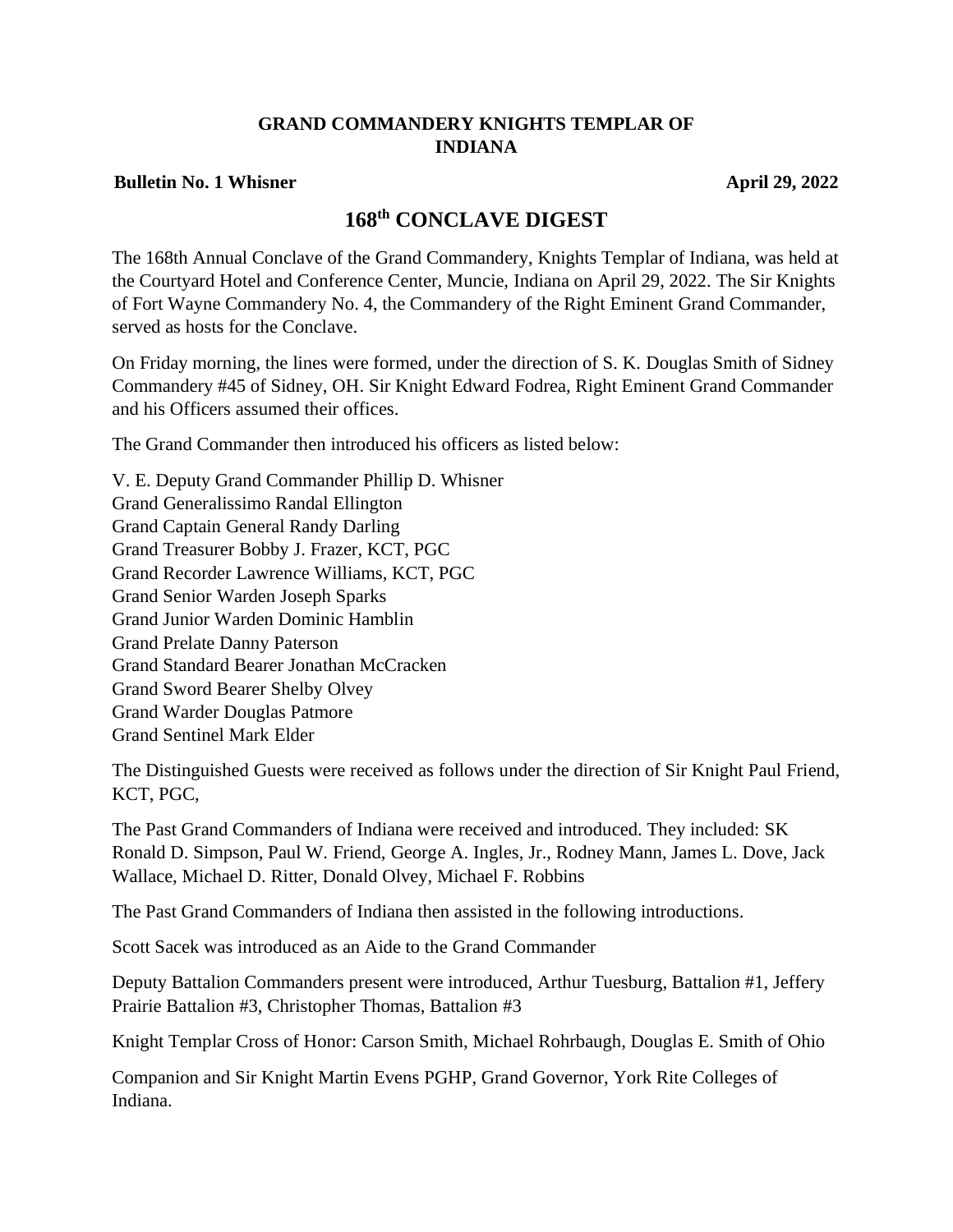Companion and Sir Knight James Fairchild, Most Excellent Grand High Priest of Royal Arch Masons of Indiana, PGHP, and the officers of the Grand Chapter were received and introduced W. Kris Phillips, PGHP and REG Secretary, Steve Maxwell, PGHP, Dennis Schraeder Sr. RE Grand King, Matthew Lowe, KYCH RE Grand Scribe, David Leach Grand Master of the 1st Veil, Graig Huber Grand Master of the 2nd Veil, Brian Hooten Grand Chaplin, Joseph H. Villarreal Excellent Grand Captain of the Host, Timothy R. Brinkmeyer Excellent Grand Royal Arch Captain

Companion and Sir Knight Sean Jones, Most Illustrious Grand Master of the Cryptic Masons of Indiana was introduced and his Officers, David W. Miller Deputy Grand Master, James Catania, RIG PCW, Edwin Board, PMIGM, Terry Smith, PMIGM David Ulrich PMIGM and Grand Recorder, Charles Wood Jr. PMIGM and Ass. Grand Recorder, James Davis RIG Captain of the Guard, W. Keith Stiner, RIG Steward, Phillip Stroud, Grand Chaplin, Charles R. Bowling, Grand Lecturer, Bruce Bush Arch 1 Officer, Barry Clouser Arch 3 Officer, Frank Capler, Jr. Arch 4 Officer, Terry L. Smith PMIGM of Michigan

The following Officers of the Grand Lodge of Free and Accepted Masons of Indiana were present Richard Elman PGM and Grand Secretary, John Bridegroom KCT, Junior Grand Deacon

## **Visiting Grand Officers from other jurisdictions included:**

From Kentucky; Michael Yount Grand Generalissimo

The visiting Past Grand Commanders present were introduced as follows: SK Alfred T. Johnson KCT HPGC and Grand Recorder of Ohio, SK Robert Hager KCT, PGC and Associate Grand Recorder of Ohio, SK John E. Porritt, Michigan

Visiting Grand Commanders from other Jurisdictions were greeted as follows: SK George Edminton, KCT, Ohio; SK Joseph P. Giles, Kentucky; SK Gary L. Paquet, Michigan; SK John M. Sansone, Illinois.

SK Steven J. Barton, and SK Larry W. Brown, Past East Central Department Commanders

SK Martin Trent., REDC for the East Central Department of the Grand Encampment, United States of America were received.

SK Duane L. Vaught GCT, Past Most Eminent Grand Master of the Grand Encampment, Knights Templar of the United States of America

The Inspecting Officer was SK David Kussman, GCT, Most Eminent Grand Master of the Grand Encampment, Knights Templar of the United States of America, and Aide Jon Spann

SK and Brother Richard L. Lentz, Deputy Grand Master of the Grand Lodge of the Most Ancient and Honorable Fraternity of Free and Accepted Masons of Indiana and the personal Representative of Danny Martin the Most Worshipful Grand Master was received and introduced.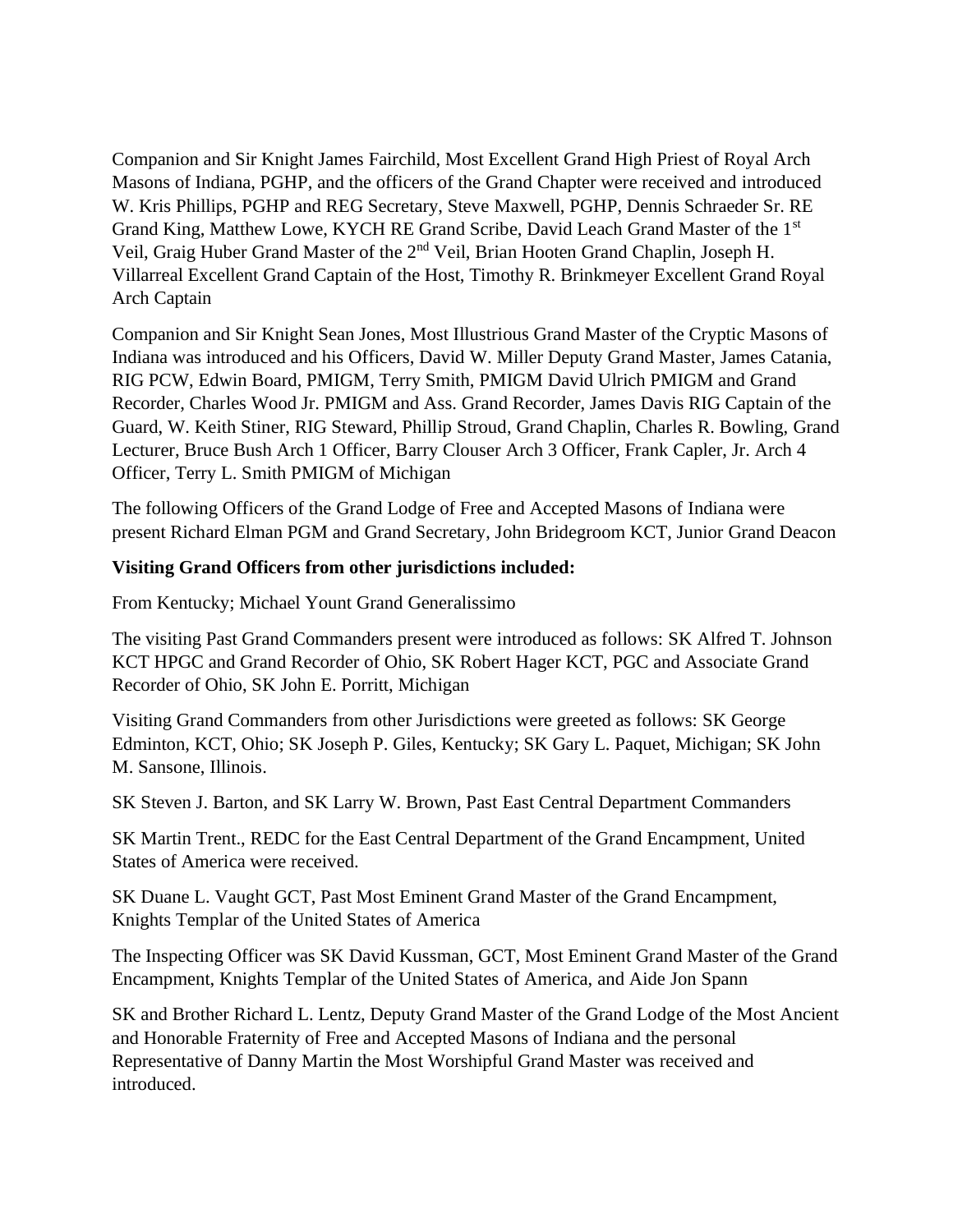The Grand Commander thanked the Captain of the Escort and the Sir Knights forming the lines, a hardy thank-you was given from those present. He then ordered the Captain of the Escort to dismiss the escort. The guests were then excused. After the opening the preliminary report of the Credentials Committee was called for and a quorum was present. All Commanderies were represented. The Grand Commander them declared the Indiana Grand Commandery dully convened for the 168<sup>th</sup> Grand Conclave.

A Welcome address was given by the Commander of Fort Wayne No. 4, SK Russell Greim and a response from the Grand Commandery was given by Deputy Grand Commander SK Phillip Whisner.

The Grand Commander called for the minutes from the 167<sup>th</sup> Grand Conclave. A motion was made, and the minutes were approved as distributed.

Jurisprudence: Presented a motion to receive the preprinted reports in the Advanced Proceedings with some exceptions.

**Grand Commander**: The Grand Commander presented his allocution.

The Jurisprudence Committee move to accept the report and be place in Divisions and References.

**Grand Representatives**: Roll call of Grand Representatives showed that 32 were present, 17 were absent, 1 were excused and 0 positions open.

**Grand Recorder**: The Grand Recorder reported that there were 116 Knightings this Templar year on the flip side we lost 101 Sir Knights due to deaths, 98 to Demits, and 70 to Suspensions. As can be seen from the above numbers we need to address Demits and Suspensions

**Grand Treasurer**: The Grand Treasurer presented his annual financial report.

**Charters and Dispensations**: Reported Connersville Commandery No. 4 merged with Richmond Commandery No. 8

**Holy Land Pilgrimage**: The Holy Land Pilgrimage Committee reported that the Holy Land Pilgrimage trip was canceled do the Covid outbreak.

There are three (3) Paster who have been approved for the trip, they are: Reverend Nick Miller Reverend Thomas Adamson Reverend Christopher Ruder All three are looking forward to making the trip when the trips resume.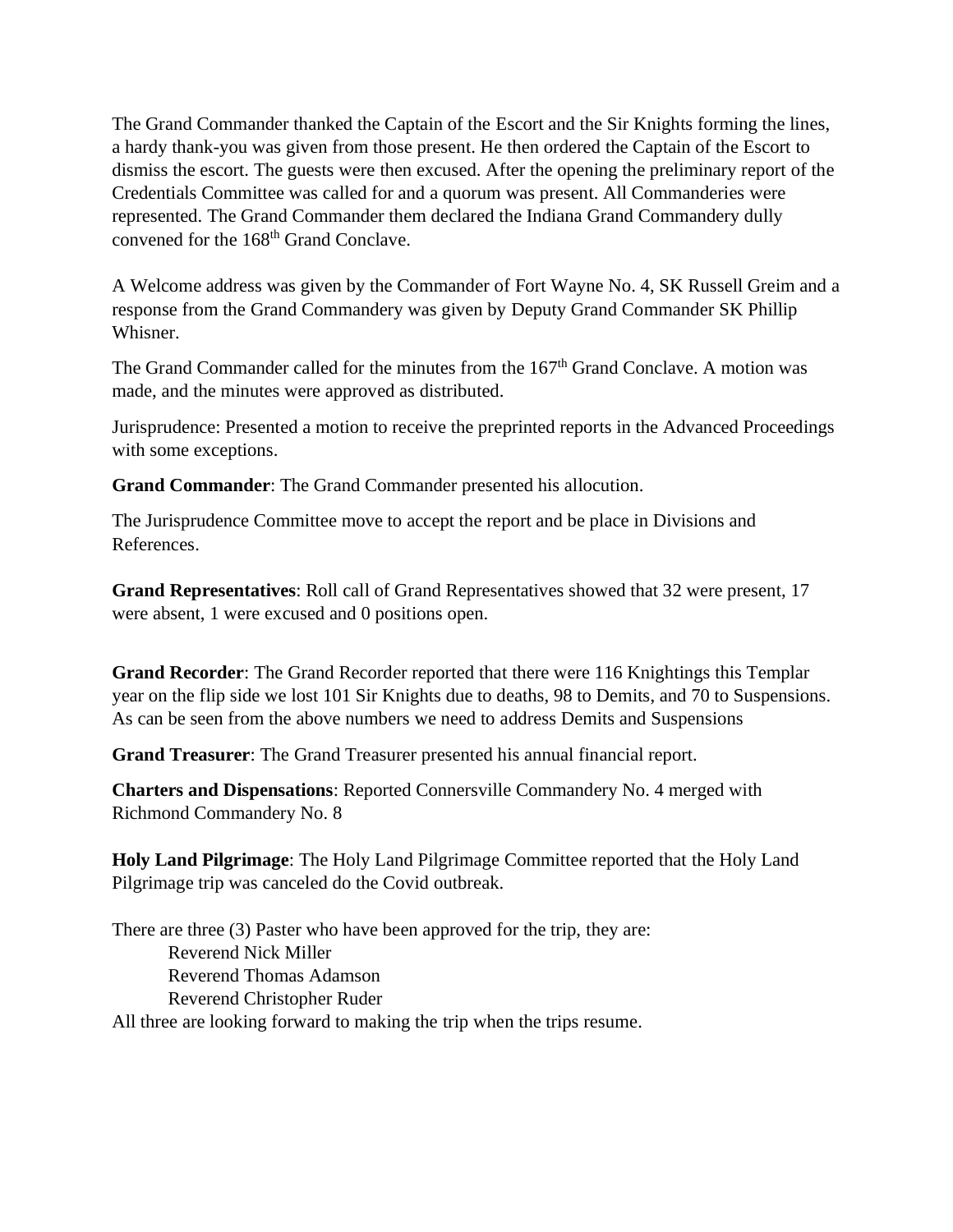**Trustees**: The Permanent fund is invested with Morgan Stanley in a moderate growth account with a ten-year investment horizon. As of April 29, 2022:

| Permanent Fund       | \$623,281.14 |
|----------------------|--------------|
| Newby/Avery Fund     | \$11,417.79  |
| Life Membership Fund | \$8,861.89   |
| Total                | \$643,560.82 |

**Necrology**: The report of the Necrology Committee paid tribute to those 101 Sir Knights who have passed to their eternal rest. After Grand Prelate Charles King gave his report,

SK Steve Barton KCT, PECDC, PGC read a eulogy in memory of Sir Knight Dennis R. York, GPE, PGHP

SK Duane Vaught MEPGM of the Grand Encampment, PGC and PGM, read a eulogy for Sir Knight Irvin L. Bitting, KCT, PGC.

SK Larry Brown, KCT, PECDC, PGC read the eulogy for William Jackson Jones, MEPGM of the Grand Encampment

SK Rodney Mann PGC, PGM read the eulogy for PMWGM John E. Grein

**Education Foundation**: The Education Funds held by the Grand Encampment for the Indiana Division started out with a balance of \$248,471.00. After 9, \$1,000.00 scholarships were awarded by this committee and earnings received from the Grand Encampment, there is a balance of \$261,388.00 in the Education Fund.

**Crusader**: The official Conclave Program Book, "The Templar Crusader", was again successful, and Angola Commandery No. 45 received the traveling award for selling the most ads.

**Elections**: The final report of the Credentials Committee showed that all Commanderies were represented by at least one delegate. Following this report, the election was held with the following results:

Phillip D. Whisner, KTCH, GC Randal Ellington, GPE, DGC Randy Darling, GG Joseph Sparks, GCG Dominic Hamblin, GSW

.

Jonathan McCracken, GJW Robert J. Frazer, KCT, PGC, GT Edward Fodrea, KCT, PGC, GR James L. Dove, KCT, PDC was elected Grand Trustee for a term of 3 years

| Grand Commander-elect Phillip Whisner, then announced the following appointments: |                                   |
|-----------------------------------------------------------------------------------|-----------------------------------|
| Archie Smallwood, PGC, GP                                                         | Mark Elder, GS                    |
| Dathan Reed, GStdBr                                                               | Tony Peterson, KTCH, KCT, GPE, GM |
| Scott Sacek, GSwdBr                                                               | Michael Robbins, KCT, PGC, GIG    |
| Douglas Patmore, GW                                                               |                                   |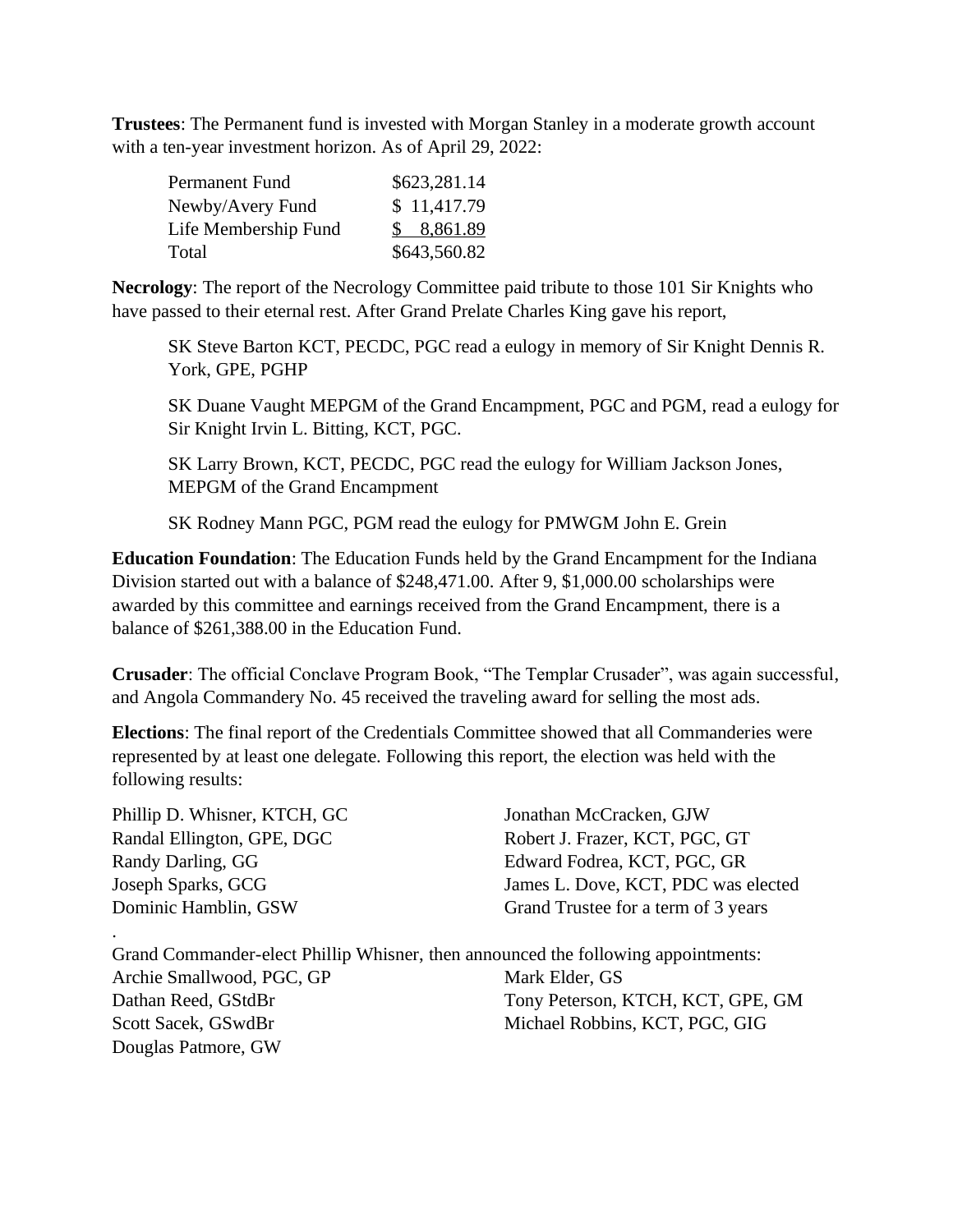**Finance:** SK Rodney Mann KCT, PGC, PGM gave a presentation on the finances of the Grand Commandery. The finance committee is recommending no change to the present assessment. In summary, the per capita now looks like this:

Grand Commandery: \$12.50.

Grand Encampment: \$ 9.00

Eye Foundation:  $\qquad$  \$ 1.00 (not assessed if member is a Life Member of the Eye Foundation).

# **LEGISLATION PASSED or FAILED or WITHDRAWN**

## **PROPOSAL NO.: 22-01 - PASSED**

**Proposed Addition of Section 935 page 35 of the Grand Commandery of Indiana Laws** 

## **TEMPLAR APRONS**

## **SECTION 937: TEMPLAR APRON**

The Templar Apron may only be worn with an approved Templar Uniforms:

- Regulation Uniform
- Cap and Mantle
- Summer Uniform
- Ceremonial Uniform
- A. **Traditional Apron:** A Traditional Templar Apron shall conform substantially in design to the images below left. It shall be trimmed in gold for Sir Knights of the rank of Commander or Past Commander and above, and in silver for Sir Knights below the rank of Commander.
- **B. A Traditional Templar Apron may only be worn in an Asylum or other private setting where only Knights Templar are present.**



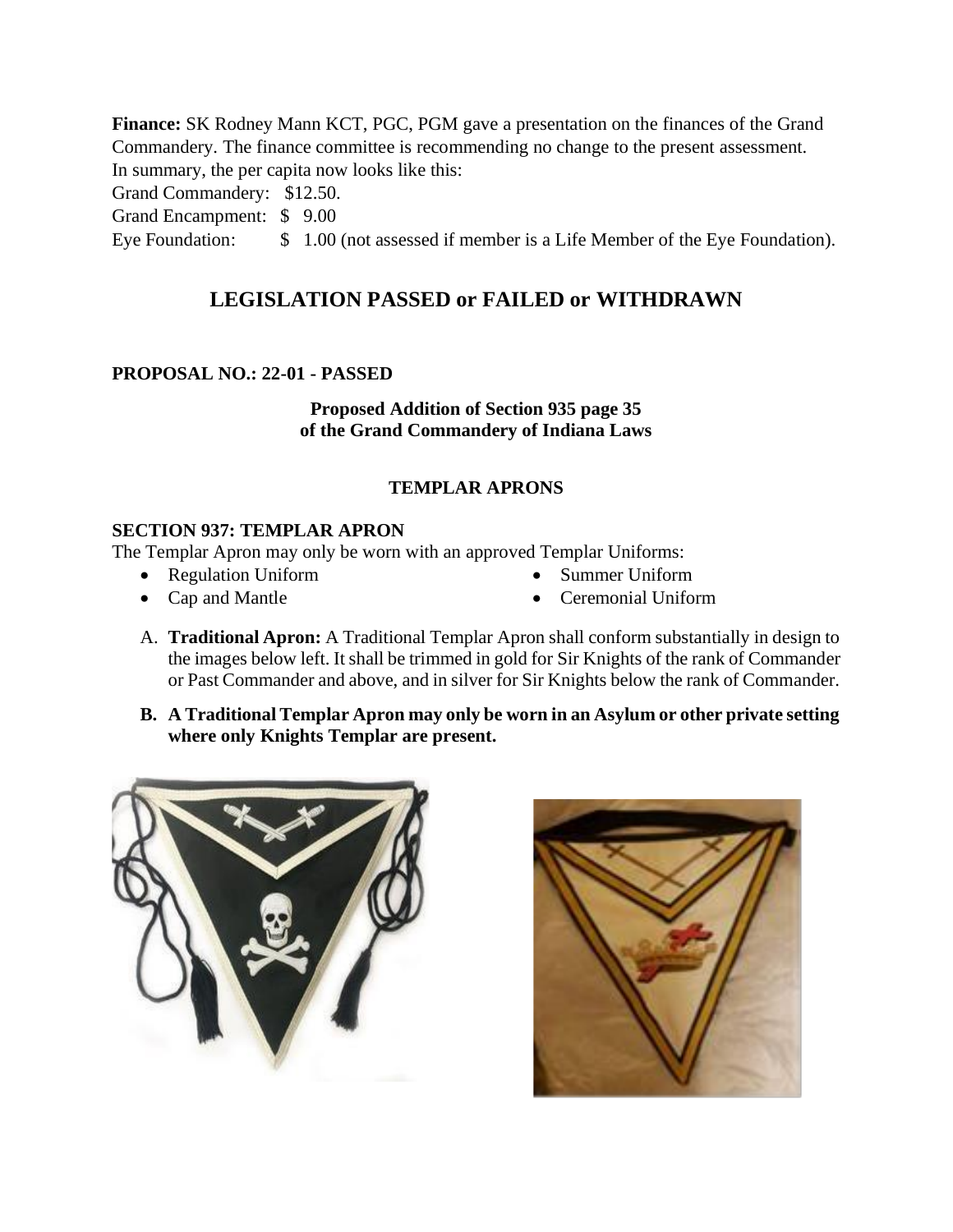**C. Contemporary Apron:** Contemporary Templar Apron shall conform substantially in design to the image above right. It shall be trimmed in gold for Sir Knights of the rank of Commander or Past Commander and above, and in silver for Sir Knights below the rank of Commander.

**D. Contemporary Templar Apron** may be worn in both private and public settings. It is permissible to manufacture an apron so that it is reversable with the Traditional Apron on one side and the Contemporary Apron on the other.

**E. Masonic Lodge:** If a Sir Knight appears in uniform in a Tiled, Masonic Lodge, he may wear such apron as is in accord with local Masonic custom or approved by the presiding officer.

Respectfully submitted, Joseph Sparks GSW

# **PROPOSAL NO: 22-02 - PASSED**

# **Proposed Amendment to Section 920 page 24 of the Grand Commandery of Indiana Laws PROPOSED CHANGE TO SECTION 920**

## **CURRENTLY READS**

SECTION 920: Only Templar jewels are to be worn on the Templar Uniform. Meritorious Jewels, Badge of Commanderies and Malta Jewel shall be worn on the left breast welt, placed in the order named and spaced 1/8" apart. If the Malta Jewell only is worn, it shall be centered horizontally on the welt. The top of jewel/jewels are to be even with the top edge of the welt. Jewels of office may also be worn suspended from a black neck cord or silver chain. United States Armed Forces Service Bar as applicable to active military veterans shall be centered above jewels worn. (April 2007) Sir Knights who have been awarded the Distinguished Service Award may wear a service bar of white bearing a gold star thereon in lieu of the approved jewel. If worn, it shall be centered above jewels worn. If worn in conjunction with the United States Armed Forces Service Bar, then the two service bars shall be centered above jewels worn. (1992)

Provided also, that the jewels of the officers and Past Grand Commanders of this Grand Commandery may be worn on a collar of a design as may from time to time be approved, while appearing in civilian dress and representing the office to which the wearer had been duly elected or appointed. (April 2019)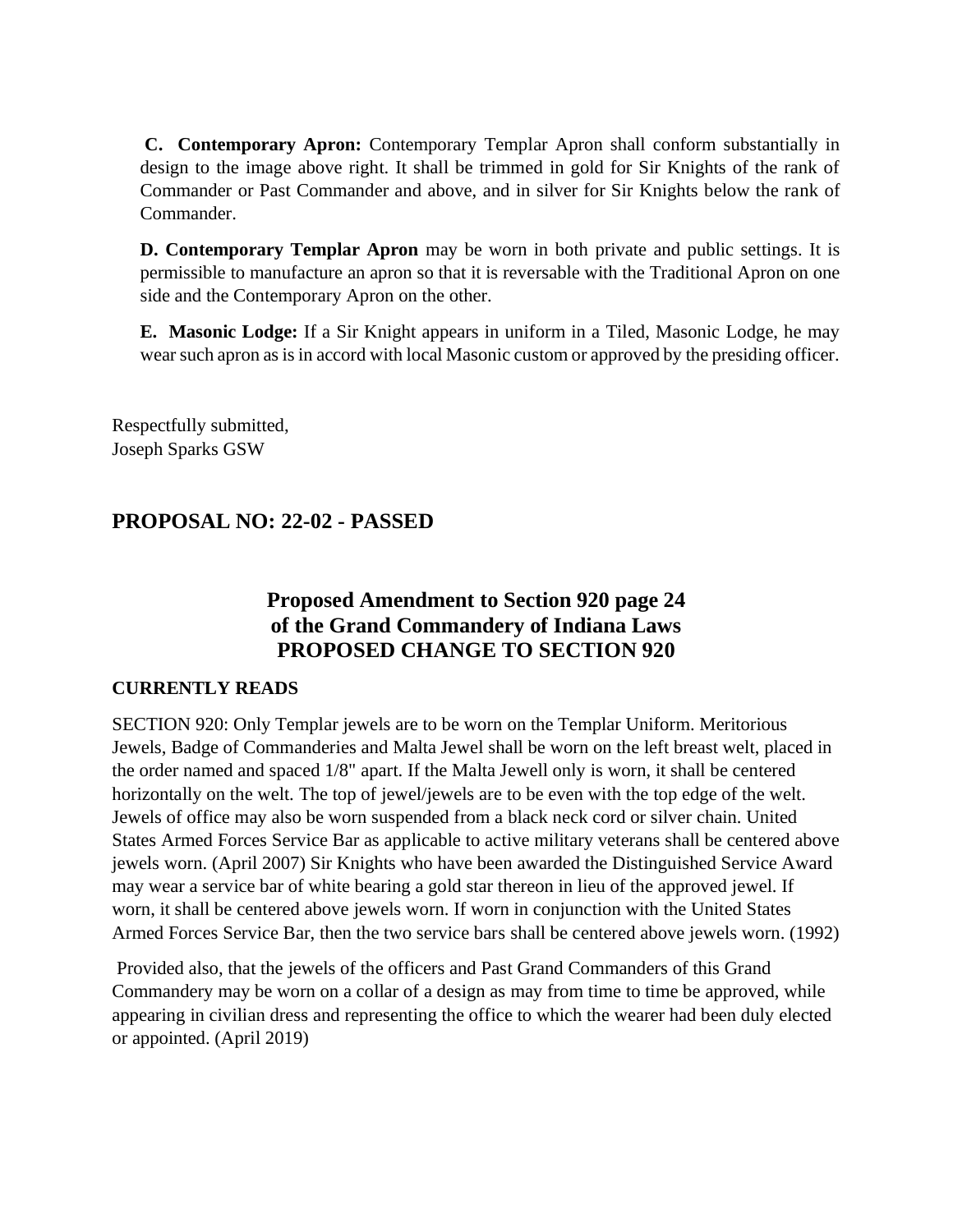Provided also, that the Grand Commander of the Grand Commandery, Knights Templar of Indiana, may wear as a part of his official uniform, the double red cordon for the Grand Commander's Jewel.

The Jewel of the Office of Past Grand Command may be worn suspended from a heavy, royal purple silk cord with swivel; the cord to have a tassel at the ends to be held together by sliding holders with rosette; the cord to have a total length of sixty-four inches. (April 2019)

## CHANGED TO READ

SECTION 920: Only Templar jewels are to be worn on the Templar Uniform. Meritorious Jewels, Badge of Commanderies and Malta Jewel shall be worn on the left breast welt, placed in the order named and spaced 1/8" apart. If the Malta Jewell only is worn, it shall be centered horizontally on the welt. The top of jewel/jewels are to be even with the top edge of the welt. Jewels of office may also be worn suspended from a black neck cord or silver chain. United States Armed Forces Service Bar as applicable to active military veterans shall be centered above jewels worn. (April 2007) Sir Knights who have been awarded the Distinguished Service Award may wear a service bar of white bearing a gold star thereon in lieu of the approved jewel. If worn, it shall be centered above jewels worn. If worn in conjunction with the United States Armed Forces Service Bar, then the two service bars shall be centered above jewels worn. (1992) Provided also, that the jewels of the officers and Past Grand Commanders of this Grand Commandery may be worn on a collar of a design as may from time to time be approved, while appearing in civilian dress and representing the office to which the wearer had been duly elected or appointed. (April 2019) Provided also, that the Grand Commander of the Grand Commandery, Knights Templar of Indiana, may wear as a part of his official uniform, the double red cordon for the Grand Commander's Jewel. The Jewel of the Office of Past Grand Commander may be worn suspended from a heavy, royal purple silk cord with swivel; the cord to have a tassel at the ends to be held together by sliding holders with rosette; with to approved cord jewel attached the cord to have a total length of sixty-four inches. (April 2019)

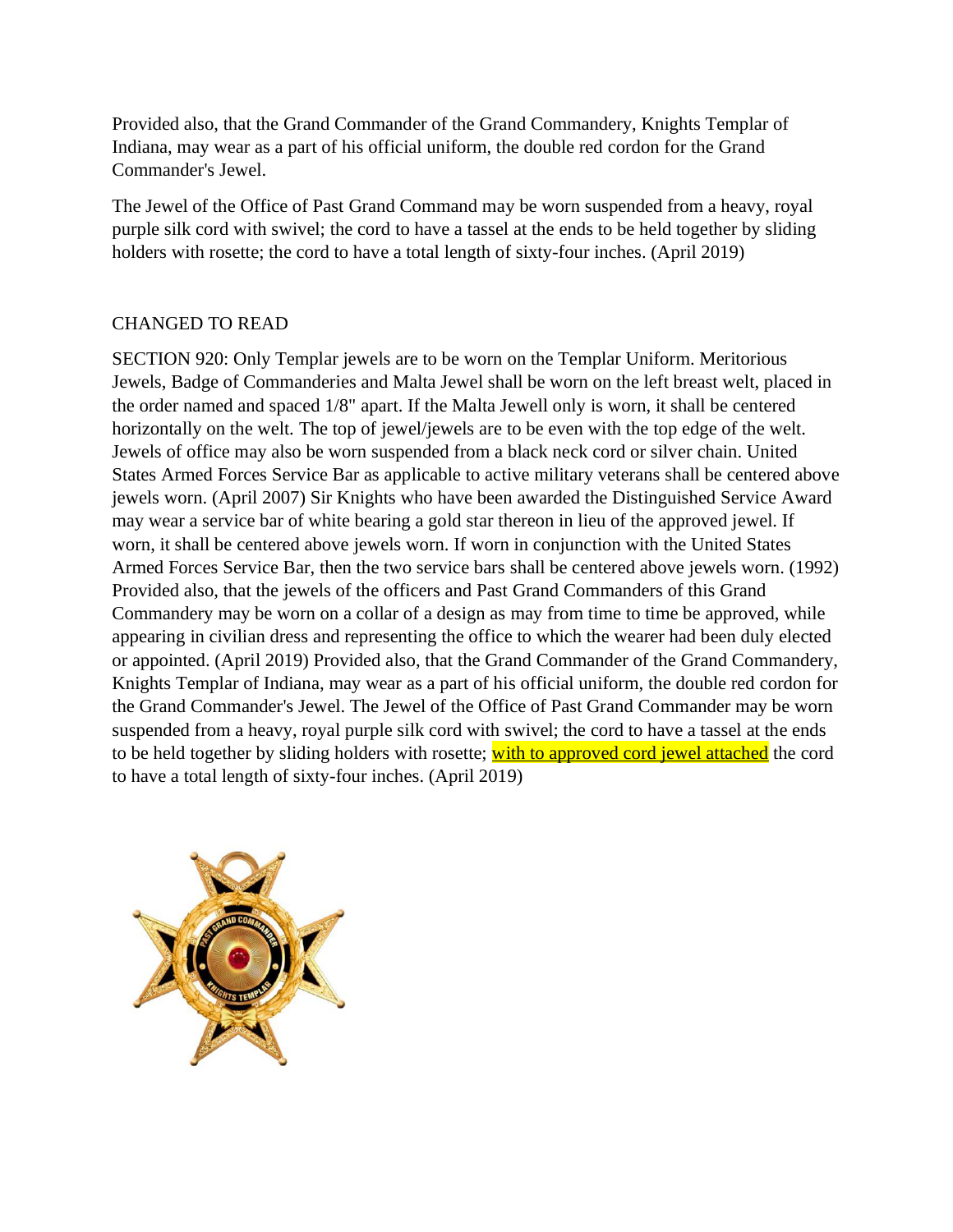Respectfully Submitted

Rodney Mann KGT, PGC, PGM

# **PROPOSAL NO: 22-03 – RETURNED TO COMMITTEE**

# **Proposed Amendment to Section 920 (d) page 26-27 of the Grand Commandery of Indiana Laws**

The committee would like to submit the following upgrades to the Knight Templar uniform: The Class A uniform, the left side above the pocket welt would consists of a total of 3-rows of bars/ribbons. Each row may have a bar holder that would hold 2-3 bars each depending on what you were qualified to wear. Such as there are a total of 8 bars you are allowed to wear and if you qualified to wear all 8 then you would have a top row of 2-bars followed below by two rows of 3 bars all sliding into a new bar holder designed to keep all these ribbons/bars in a neat straight line. The Bars/ Ribbons that you are eligible to wear are as follows in order of precedence.

- 1. Military
- 2. MSA
- 3. DSA
- 4. Past Commander Assoc.
- 5. Ritual
- 6. Mentor
- 7. Holy land
- 8. ITA

If you only have one bars you would center that above the pocket welt. Two bars also one row centered above the pocket welt. Three bars all centered above the pocket welt, four bars one on top centered three below the one centered above the pocket welt.

On the pocket welt you are allowed to wear 3-jewels, they must be centered on the welt, three jewels and three only. If you have a bar/ribbon that corresponds with a jewel you cannot wear both you must decide which one you want to wear either as a bar or jewel. The jewels you are allowed to wear are as follows:

- 1. Malta
- 2. Red Cross
- 3. Drill Bars
- 4. Officer Jewel
- 5. Past Commander
- 6. DSA
- 7. KTCH
- 8. Mentor
- 9. Holy Land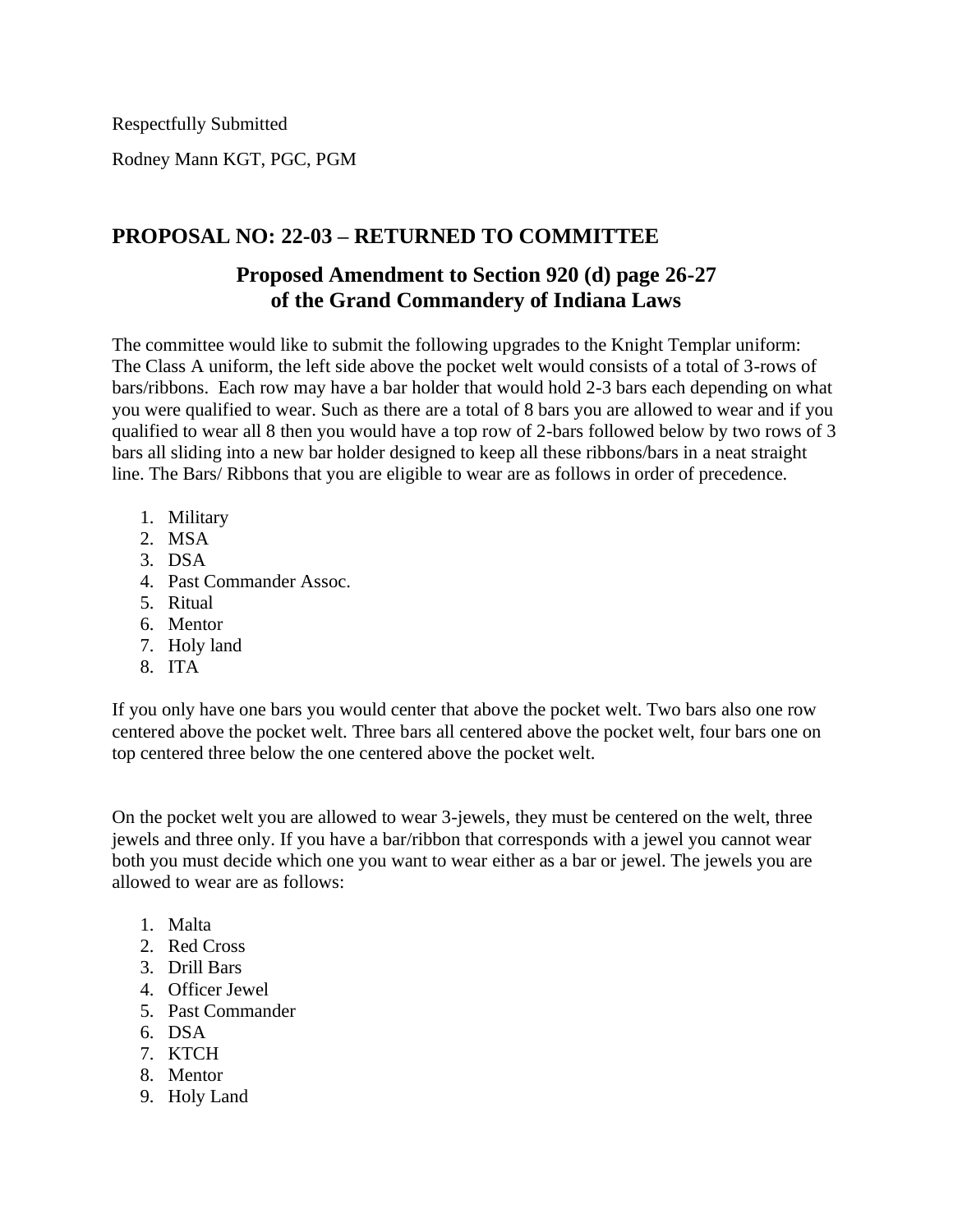10. Past Commander Assoc.

The committee would also like to amend section 920 on the Past Commanders Assoc. Jewel, to state that the accepted members jewel or bar of that organization is authorized to be worn on the standard dress uniform.

# **BAR PLACEMENT**

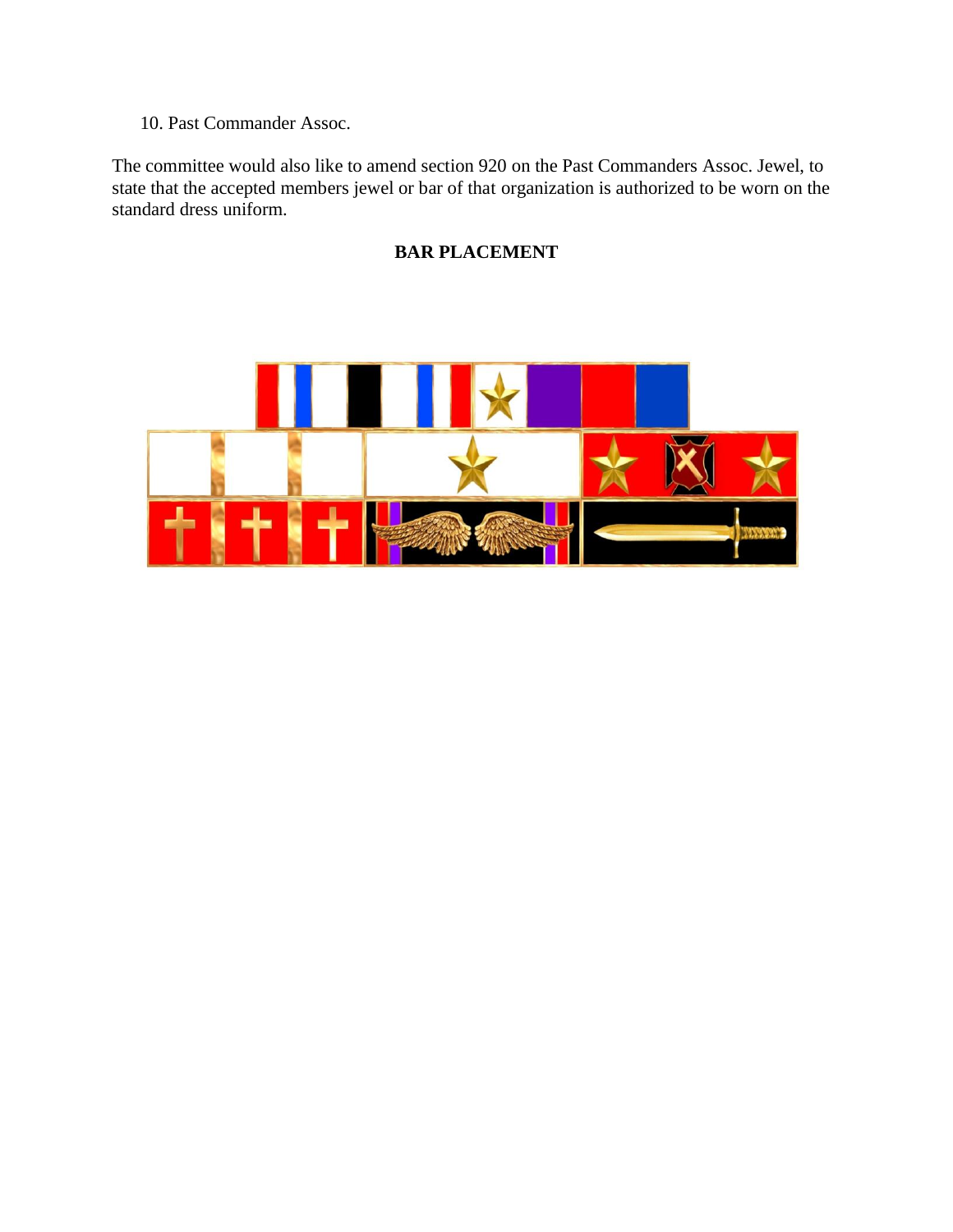## **BARS AVAILABLE**

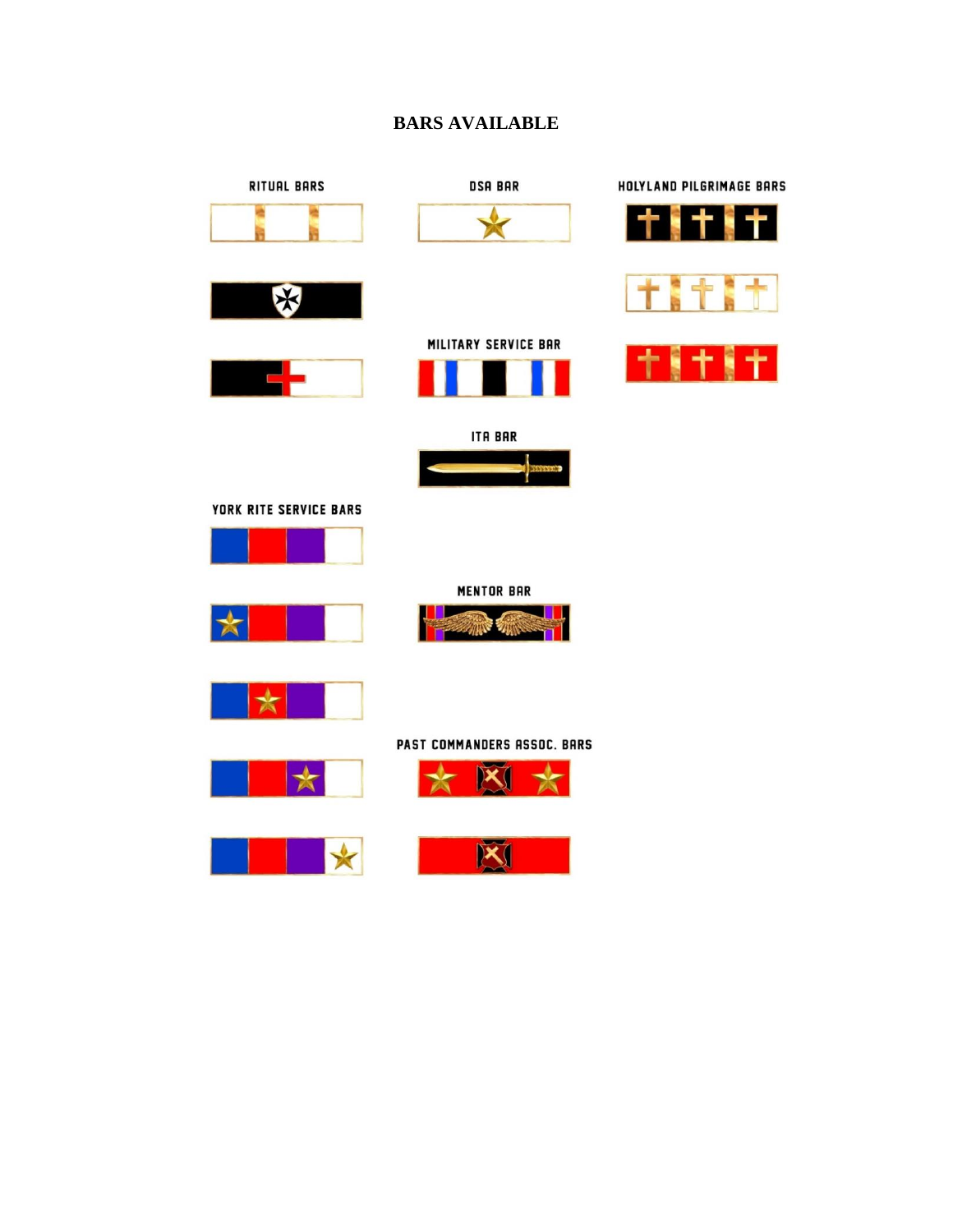# **PROPOSAL NO: 22-04 – PASSED**

# **Proposed Addition of Section 920 (e) page 27 of the Grand Commandery of Indiana Laws**

**SECTION 920 (e)**

## **ADD Section 920 (e)**

Grand Encampment Crusaders Cross.

The uniform committee would like to purpose the following resolution.

As we are in full support the of Grand Encampment Eye Foundation Crusaders cross program, we find it necessary to define where the award should be worn. It shall be worn on the right side of standard uniform one inch above the line across from the top of pocket welt. Or if a optional name tag is worn one inch above the name tag.

Respectively Submitted

Randy Darling GCG Uniform Chairman

# **PROPOSAL NO: 22-05 - Passed**

# **Proposed addition to Section 920 page 27 of the Grand Commandery of Indiana Laws**

The purpose of this program is to increase membership in the York Rite. Not just in quantity but in quality. We often find ourselves signing petition after petition and steering the candidates to the Tri-State Festival to quickly and easily get them Knighted. Oftentimes that is where it ends. Without a solid mentor, the new Sir Knight struggles to find his way in the York Rite and does not fully participate in our order.

This program is designed to increase membership by challenging every Sir Knight in Indiana to find just one Master Mason to introduce to the York Rite and to Mentor him through the process. There will be a new jewel/bar created that may be worn on your uniform for successfully completing this program. If approved this program will begin in April after the 2022 Grand Conclave.

In order to qualify for the Mentor Jewel, you must Top Line Sign a Candidate's Petition and carry it to your local York Rite. After a successful vote you must then assist the Candidate in receiving the degrees in Chapter, Council, and Orders of the Commandery. This can be accomplished by traveling with your Protegee to attend degrees Orders presented singularly or to attend Classes to receive degrees Orders in a group.

After your Protegee is Knighted, you will then have several milestones to achieve with the new Sir Knight.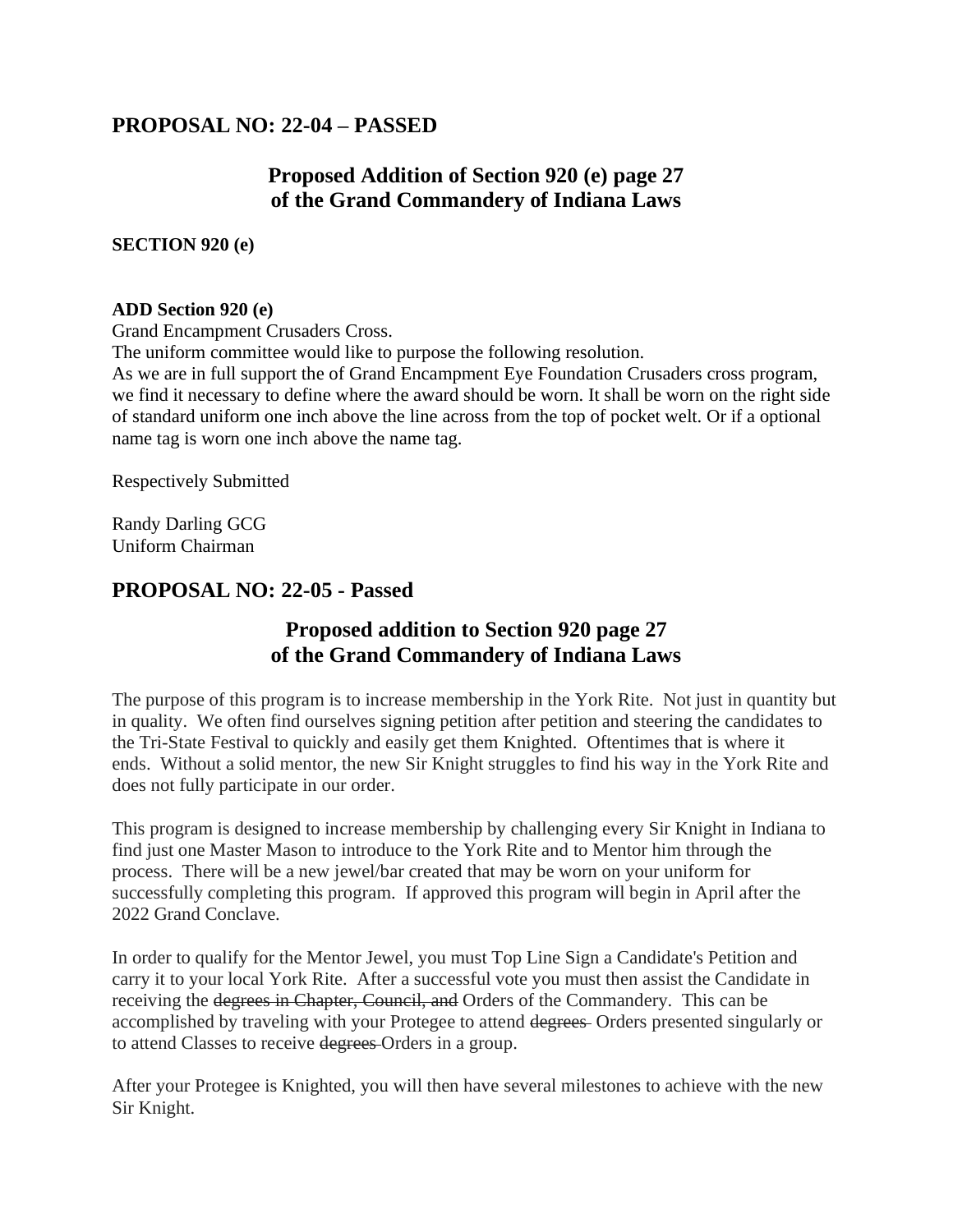The following list is a first attempt at criteria for earning the Mentor Jewel. The Grand Commandery and the State Membership Chairmen will determine the final criteria to be presented to the Grand Commander for approval.

Things to achieve during the first year of Knighthood:

- Explain the signs and words and have the Sir Knight commit all to memory for and Commandery.
- Attend with your Protegee at least two meetings for Commandery.
- Visit another York Rite for a Stated Meeting.
- Put together a Commandery Uniform, either through purchase, the Quartermaster, or a combination of both.
- Attend at least one Grand Event.
- Attend at least one Commandery Inspection
- Explain the structure of each body, i.e., Grand Master of Grand Encampment, Grand Commander, Eminent Commander, etc.
- Commit to memory the 11 offices of the Commandery and plot them on a chart. Match the Jewel to the Office.
- Understand the Commandery structure, Battalion, Division, etc.
- Learn proper sword use Learn the Sword Manual
- Other criteria to be determined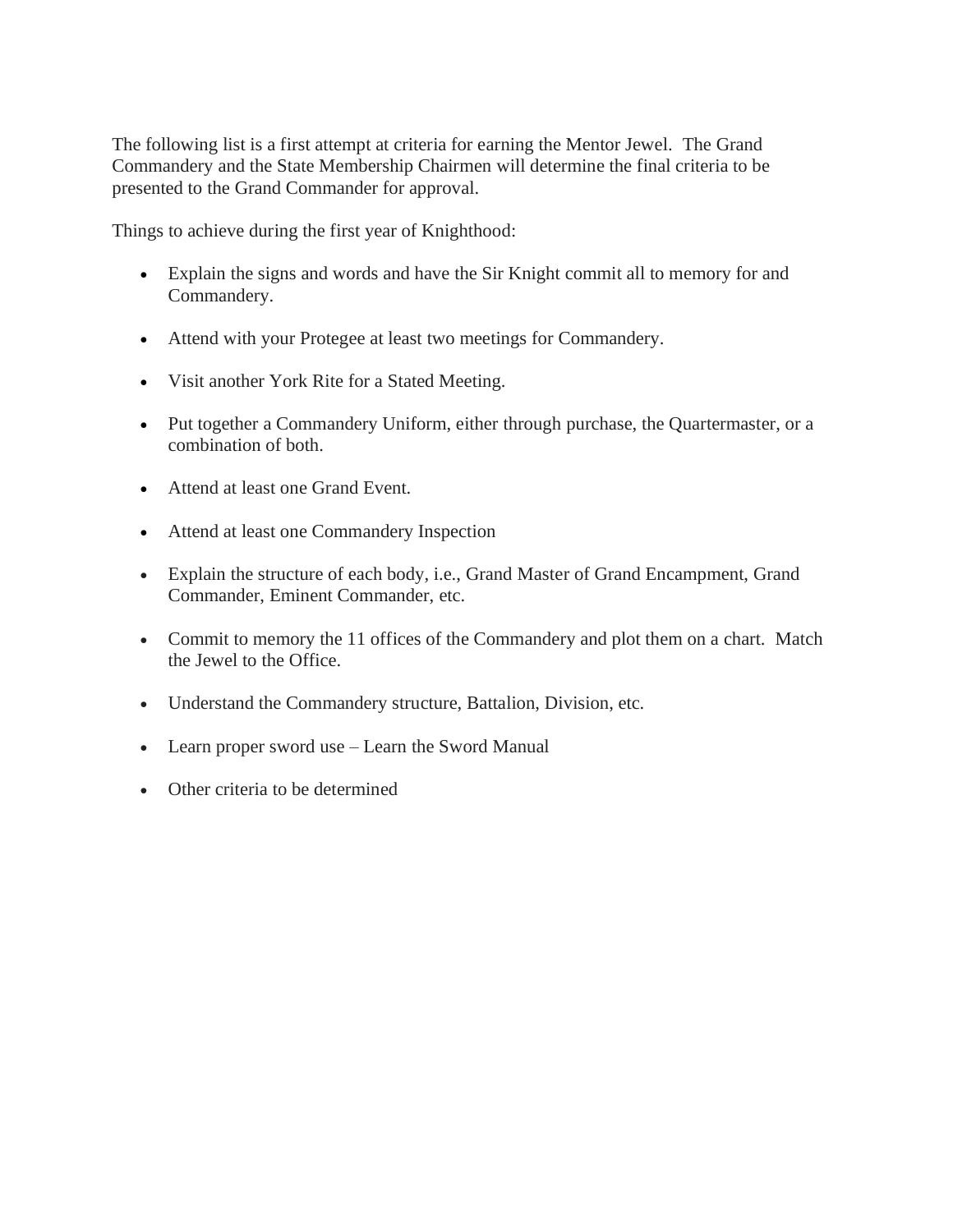



Jewel or bar to be worn as prescribed in jewel/bar section.

Respectfully Submitted

Jan Henline PC, Membership Chair

# **PROPOSAL NO: 22-06 – RETURNED TO COMMITTEE**

# **Proposed Amendment to Section 920 (c) page 26 of the Grand Commandery of Indiana Laws**

## CURRENTLY READS

SECTION 920 (c): (RESOLUTION 9) the accepted member's jewel or past knight commander's jewel of that organization is authorized to be worn on the standard dress uniform. (Adopted 2001)

## PROPOSED CHANGE

SECTION 920 (c): (RESOLUTION 9) the accepted member's jewel or past knight commander's jewel of that organization is authorized to be worn on the standard dress uniform. (Adopted 2001)

In leu of jewel a bar may be worn as prescribed.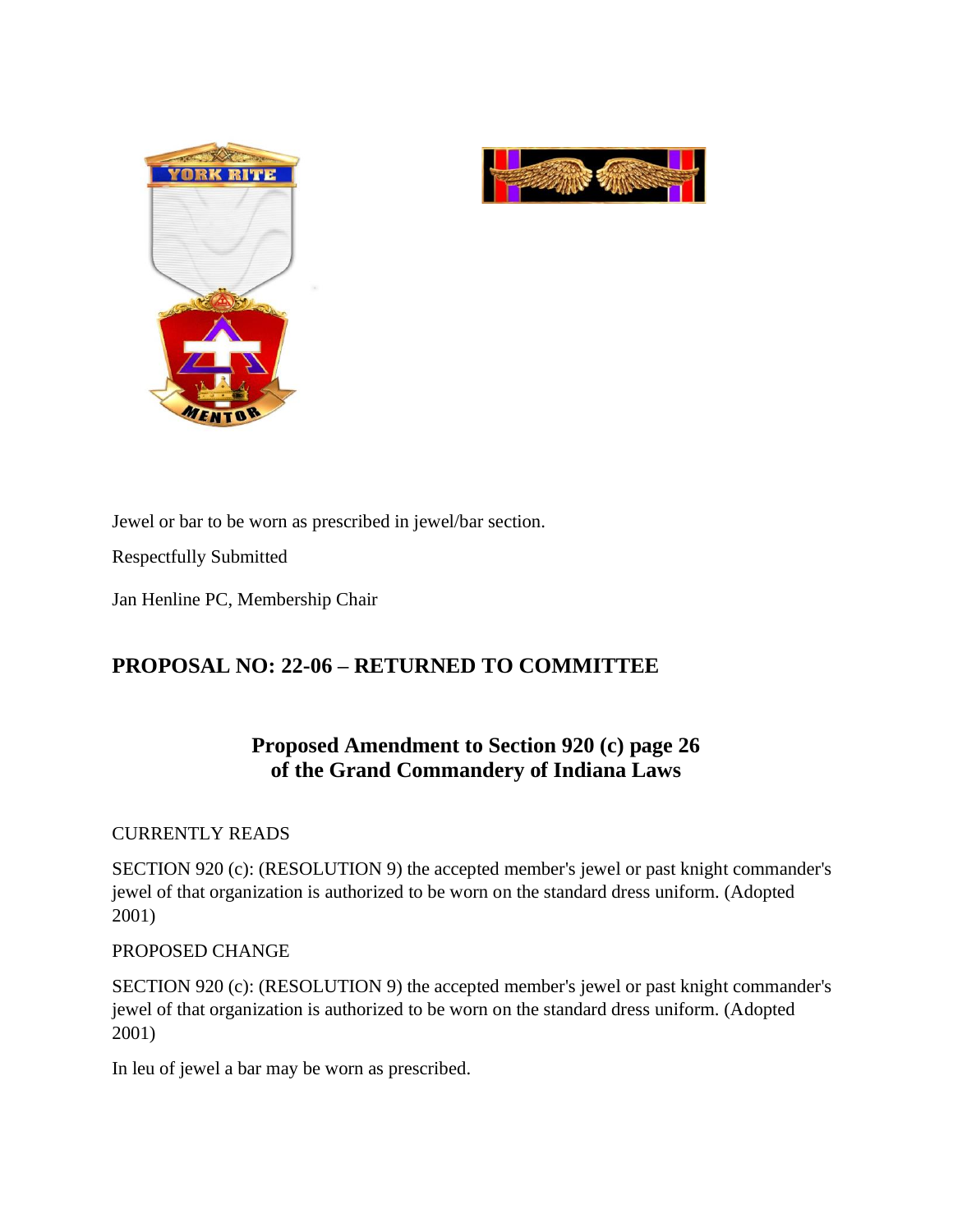PAST COMMANDERS ASSOC. BARS



| <b>Past Commander of Assoc.</b> |  |
|---------------------------------|--|
|---------------------------------|--|

**Member**

# **PROPOSAL NO: 22-07 – RETURNED TO COMMITTEE**

# **Proposed Addition to Section 920 (c1) page 24 of the Grand Commandery of Indiana Laws**

Holy Land Pilgrimage Jewel 920 (c1)

In order to promote certain advantages for the welfare of the Grand Commandery in general, the Constituent Commanderies and Sir Knights in particular, there is hereby submitted to this Grand Commandery Conclave a proposal to establish a "HOLY LAND PILGRIMAGE JEWEL" for the Grand Commandery of Indiana. (A) The Jewel should be presented only in consideration of loyal and financial support to the Holy Land Pilgrimage program. There is three level of support 1) \$250.00 2) \$500.00 3) \$1000.00. For a donation of two hundred and fifty dollars the donor shall receive a jewel with a back ribbon. For a donation of five hundred dollars the donor shall receive a jewel with a white ribbon. For a donation of one thousand dollars of more the donor shall receive a jewel with a red ribbon. The donation will be accumulative totals. In lieu of jewel the donor may wear the bar. See below

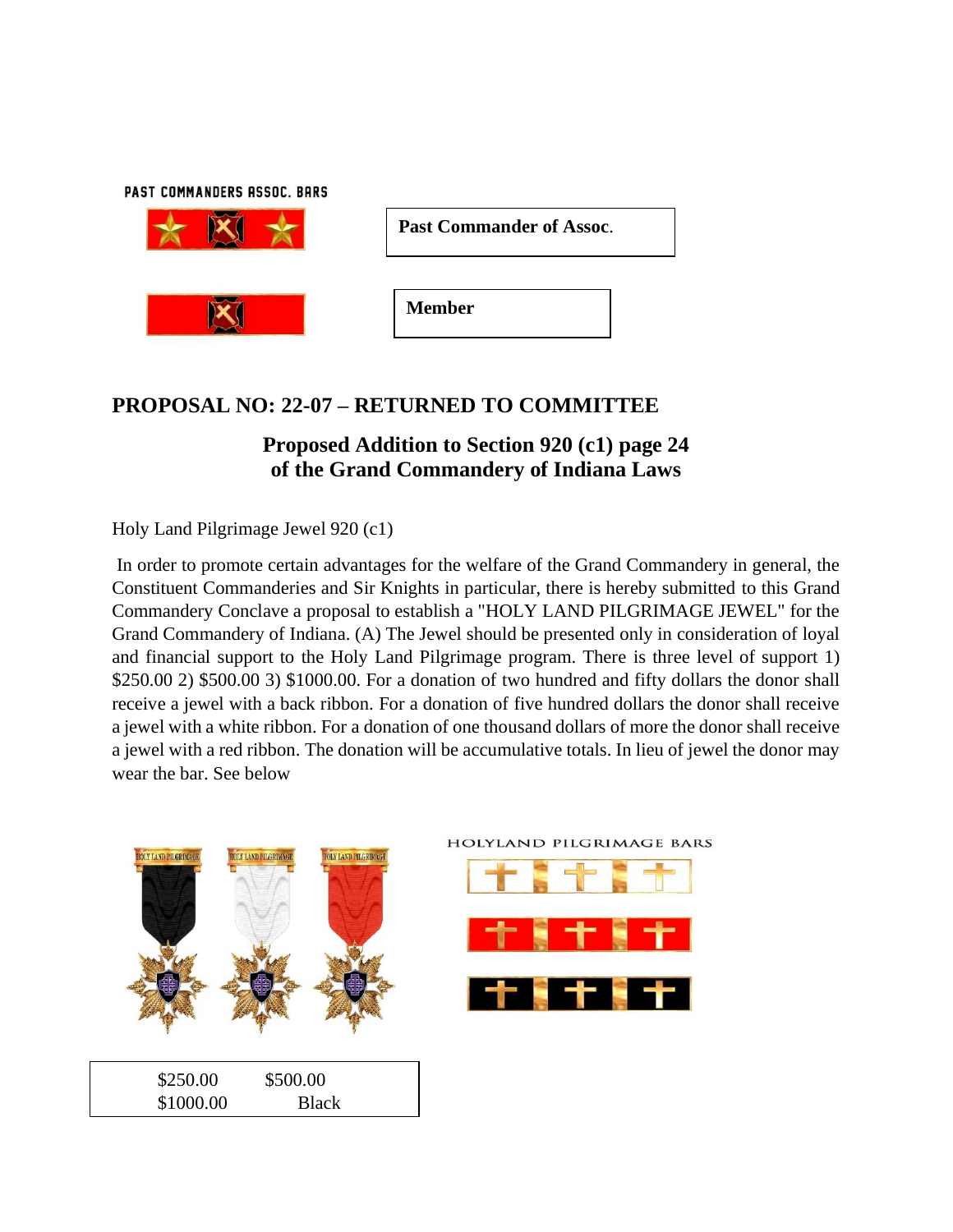SECTION 920 (d) (RESOLUTION No. 10) WEARING OF JEWELS A person may not simultaneously wear more jewels than can be fit in a single line in the appropriate place on the standard Templar Uniform. For many Sir Knights this entails choosing which jewels to wear or omit. Any jewels that are worn should be in the following sequence from the wearer's right to left. The wearer's right is the edge closest to the center of the uniform front. Centered above the jewels, a Sir Knight may wear approved service bars. Only three bars may be worn in a row, but multiple rows are permitted. Service bars should be worn in the order listed from the top rows down and from the wearer's right to left. Thus, if multiple rows are worn, the highest ranked bars are in the top row.

# **JEWELS**

## 1 **Jewels of Office**

a) Grand Commandery Office b) Past Grand Commander c) Grand Prelate Emeritus d) Knight Templar Cross of Honor e) Grand Encampment Membership Jewel f) Constituent Commandery Office g) Past Commander

# 2 **Meritorious jewels**

a) Past Commander's Association b) Distinguished Service Award c) Triennial Drill Bars d) State Drill Bars 3 Commandery Badges a) Grand Commandery Badge b) Constituent Commandery Badge c) Commandery Badge (Actual membership) (Honorary membership) ADD d) Holy Land Jewel 4 **Malta Jewel** 

# 5 **Red Cross Jewel**

# 6 **Service Bars (Adopted 2001**)

a) Armed Forces Service Bar b) Masonic Service Award c) Distinguished Service Award d) Ritualistic Award (April 2013) e) Indiana Templar Academy ADD f) Holy Land Bar

Randy Darling GCG Uniform Chairman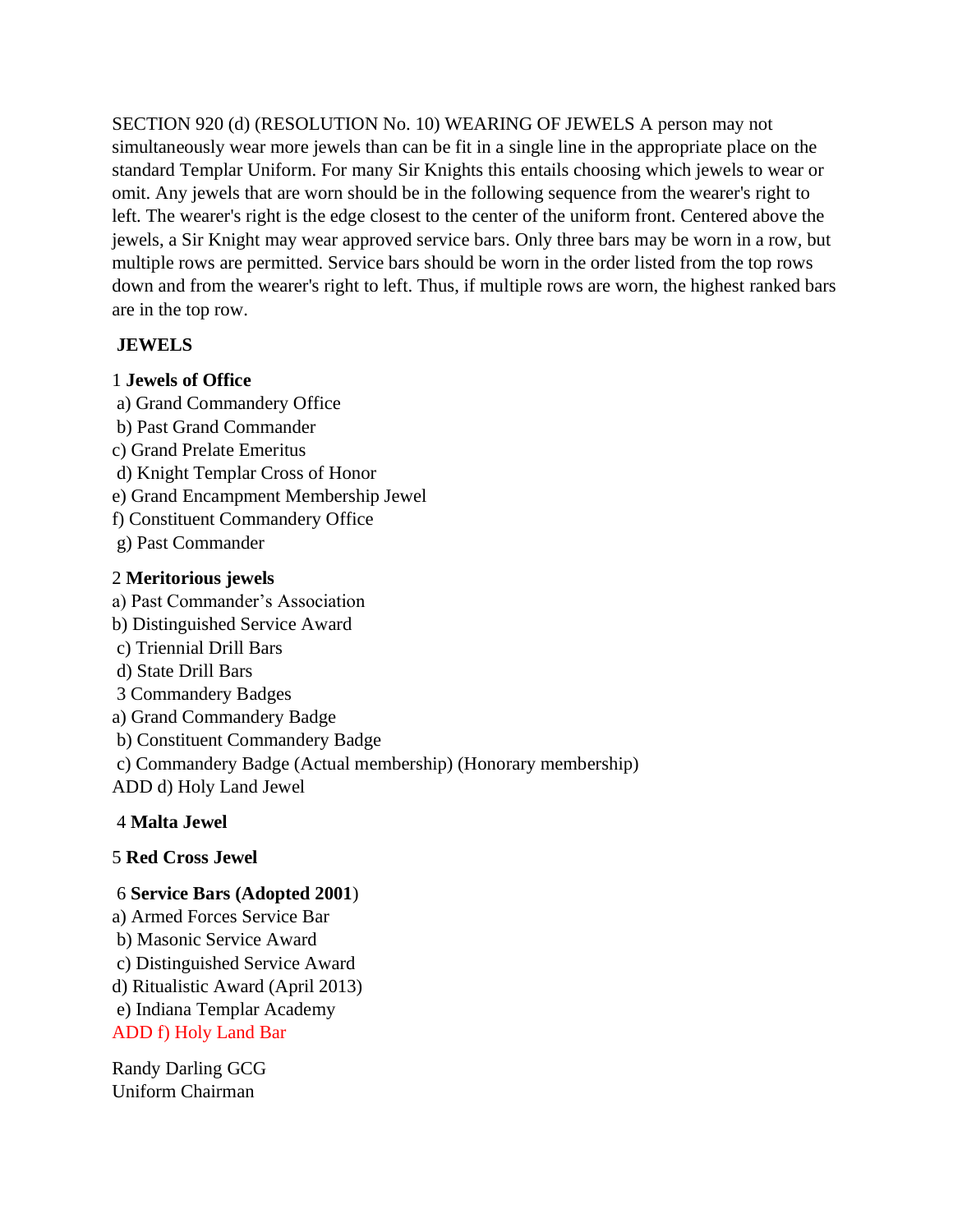# **Proposal No: 22-08 – PRINTER'S ERROR – NO ACTION NEEDED**

# **Proposed Changed to Section 950 of the Laws of the Grand Commandery of Knights Templar of Indiana**

To the Right Eminent Grand Commander Edward Fodrea, Past Grand Commander's, Grand Officers and the Sir Knights of the Grand Commandery of Indiana All,

#### **Section 950 currently reads:**

## SHOULDER STRAPS FOR DIAS OFFICERS

SECTION 950: Eminent Commander: Emerald-green silk velvet, one and threequarter to two inches wide by four inches long, bordered with one row of embroidery of gold bullion or gold Mylar 1/4 to 3/8 inch wide. A passion cross with a halo embroidered of silver shall be in the center. (April 2013) GRAND COMMANDERY KNIGHTS TEMPLAR OF INDIANA Generalissimo: During his incumbency in office - the same color as for Commander, with Square surmounted with the Paschal lamb in place of Passion cross. Captain General: During his incumbency in office - the same color as the Commander, with Level surmounted with the Cock in place of the Passion cross. Past Commanders: The same as for Eminent Commanders, except that the color shall be of bright red.

## **New Proposed Amendment shall read:**

# SHOULDER BOARDS FOR PAST AND PRESENT OFFICERS OF THE GRAND COMMANDERY AND CONSTITUENT COMMANDERY'S

SECTION 950: Grand Commandery Officer Shoulder Boards: shall be of red silk velvet, one and three-quarter to two inches wide by four inches long, bordered with one row or two rows of embroidery of gold bullion or mylar  $1/4$  to  $3/8$  inch wide with a one-inch square malta cross (with or without a jewel) embroidered in gold bullion or mylar that shall be in the center. Past Deputy Grand Commander's, Past Grand Generalissimo's and Past Captain Generals are eligible to wear the Red Grand Commandery shoulder boards as long as they have completed that term of office. Past Grand Commander Shoulder Board shall be of purple silk velvet, one and three-quarter to two inches wide by four inches long, bordered with one row or two rows of embroidery of gold bullion or mylar 1/4 to 3/8 inch wide with a one-inch square malta cross (with or without a jewel) embroidered in gold bullion or mylar that shall be in the center. Grand Prelate Emeritus or Past Grand Prelate's Shoulder Boards shall be either the Red Grand Commandery Shoulder Boards with the gold embroidered malta cross with or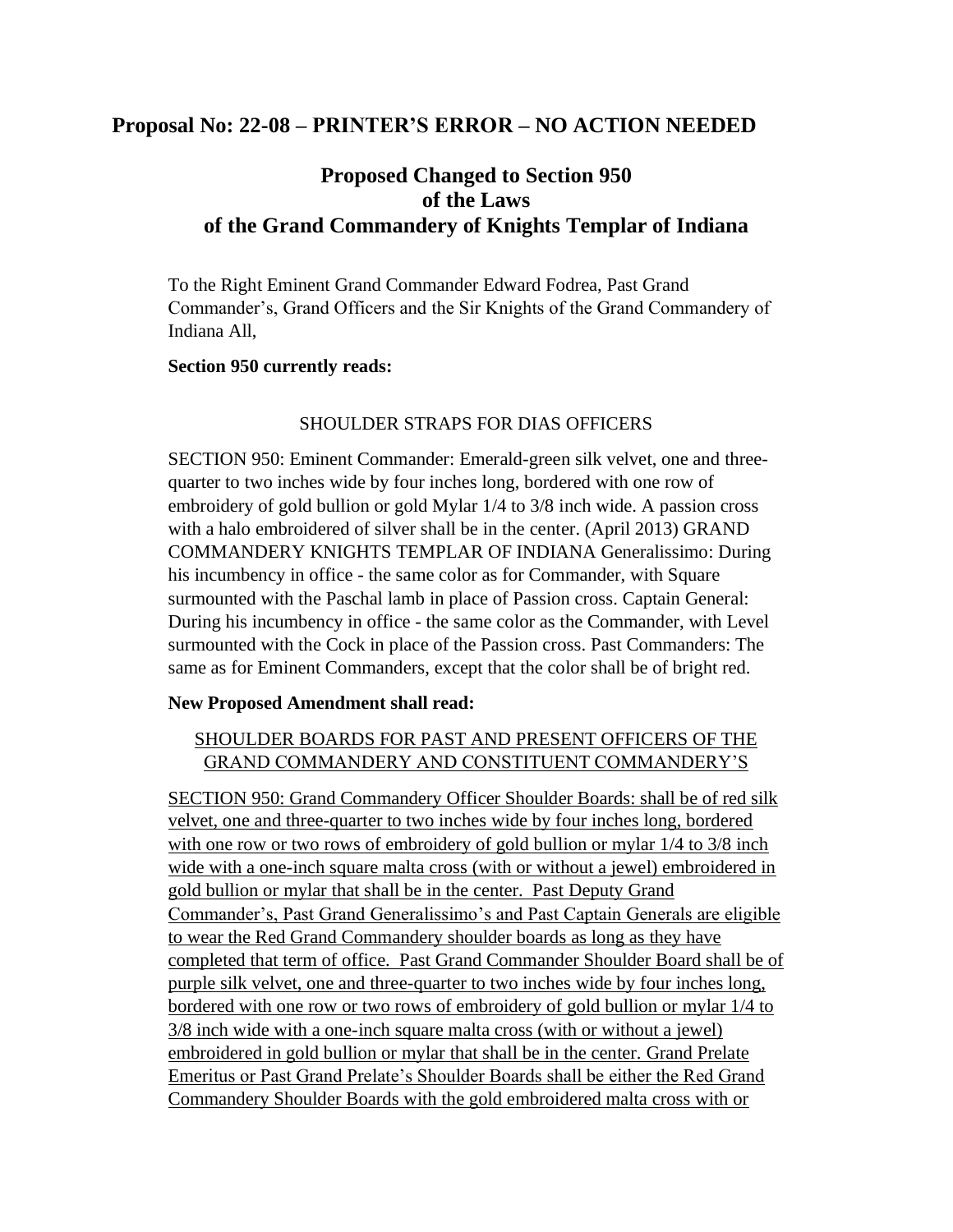without the letters of GPE in gold embroidery below it or with an embroidered set of gold triple triangles with the letters GPE in gold embroidery under them.

Constituent Commandery Shoulder Boards: Eminent Commander: During his incumbency in office – Emerald-green silk velvet, one and three-quarter to two inches wide by four inches long, bordered with one row of embroidery of gold bullion or mylar 1/4 to 3/8 inch wide. A Passion Cross embroidered of silver bullion or mylar, in the center; Cross to be one and one-half inches in height, Cross arm to be in proportion to height of Cross. Generalissimo: During his incumbency in office - the same color as for Commander, with Square surmounted with the Paschal lamb in place of Passion cross. Captain General: During his incumbency in office - the same color as the Commander, with Level surmounted with the Cock in place of the Passion cross. Past Commanders: The same as for Eminent Commanders, except that the color shall be of bright red and the passion cross be embroidered with gold bullion or mylar with rays shall be in the center.



Fraternally Submitted by, Randal P. Ellington, GPE, GG Grand Commandery Knights Templar of Indiana

# **PROPOSAL NO: 22-09 – PRINTER'S ERROR – NO ACTION NEEDED**

# **Proposed Amendment to Section 955 page 29 of the Grand Commandery of Indiana Laws**

To the Right Eminent Grand Commander Edward Fodrea, Past Grand Commander's, Grand Officers and the Sir Knights of the Grand Commandery of Indiana All,

# **Section 955 currently reads:**

# CAPE FOR SIR KNIGHTS, GRAND OFFICERS AND PAST GRAND OFFICERS

SECTION 955: Cut circular, with fly front, closed with plain black button Black Velvet collar. No crosses on collar. Collar fastened with hook and eye in front. No loop at collar. The cape to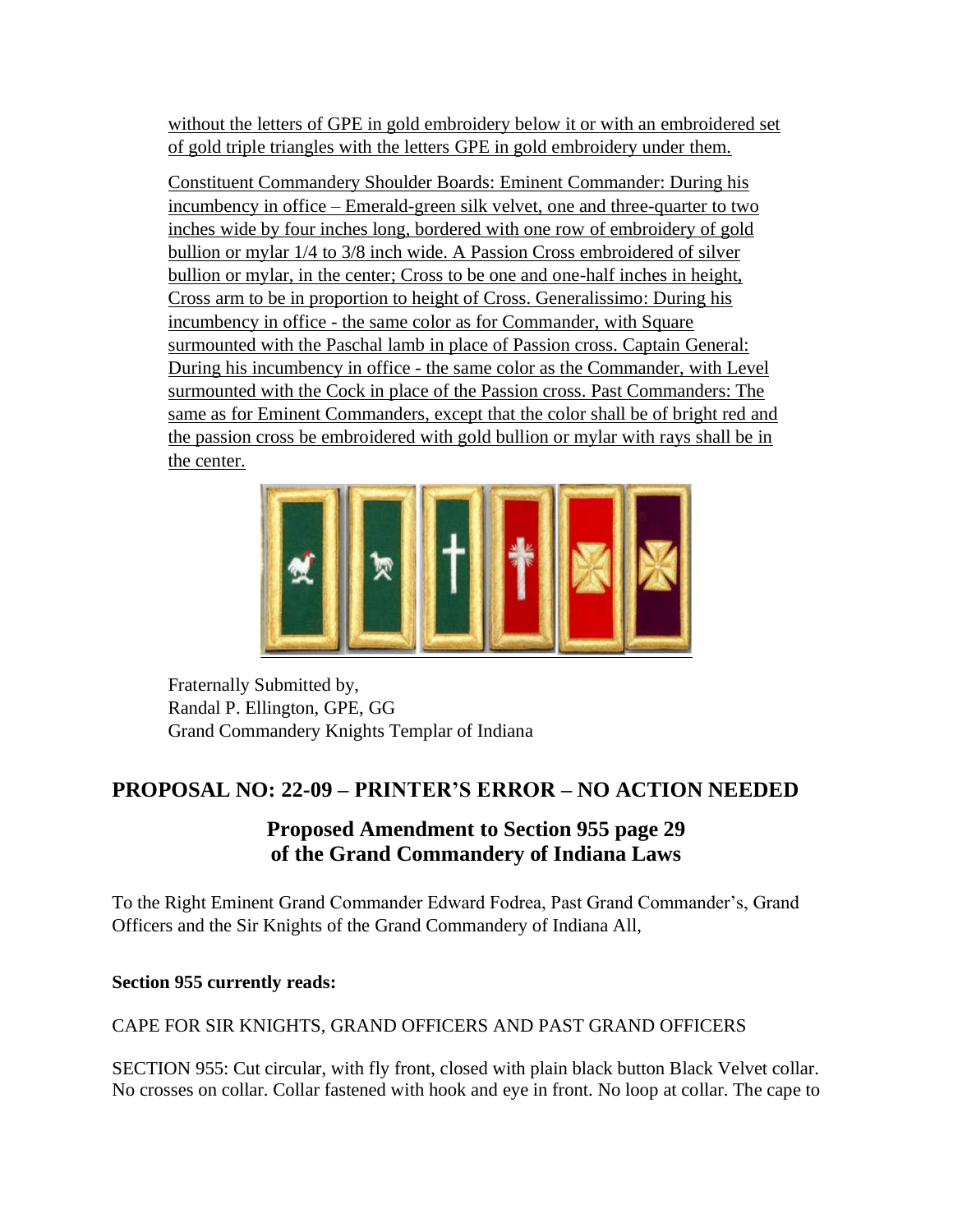be made of black cloth, lined with fine black satin. On the left breast a silver or gold cross according to rank, size four inches square.

For Grand Officers - Same as above except Templar cross on the breast of red silk velvet and lined with red silk.

For Past Grand Officers - Same as above but with Templar Cross being purple silk velvet and lined with purple silk

CAPE FOR SIR KNIGHTS, GRAND OFFICERS AND PAST GRAND OFFICERS

SECTION 955: Cut circular, with fly front, closed with plain black button Black Velvet collar. No crosses on collar. Collar fastened with hook and eye in front. No loop at collar. The cape to be made of black cloth, lined with fine black satin. On the left breast a silver or gold cross according to rank, size four inches square.

For Grand Officers - Same as above except Templar Cross on the breast of red silk velvet and lined with red silk.

For Past Grand Officers Commander's - Same as above but with Templar Cross being purple silk velvet and lined with purple silk

Fraternally Submitted by,

Randal P. Ellington, GPE, GG Grand Commandery Knights Templar of Indiana

# **PROPOSAL NO: 22-10 – PASSED**

# **Proposed Amendment to Section 780 page 17 of the Grand Commandery of Indiana Laws**

To: The Grand Commander, Grand Officers and members of the Grand Commandery of Indiana

Subject: Proposed Change to Indiana Laws 780 Educational Foundation Committee

**Current Law: SECTION 780:** The Educational Foundation Committee shall consist of five members to serve five-year terms of which one will expire each year, one member to be appointed each year at the time of Annual Conclave by the incoming Grand Commander. The Grand Commander serving will make appointments to fill any vacancies for the unexpired portion of the term and may replace any member of the Committee but shall not be a member of the Committee. It shall be the duty of this Committee to administer the business of the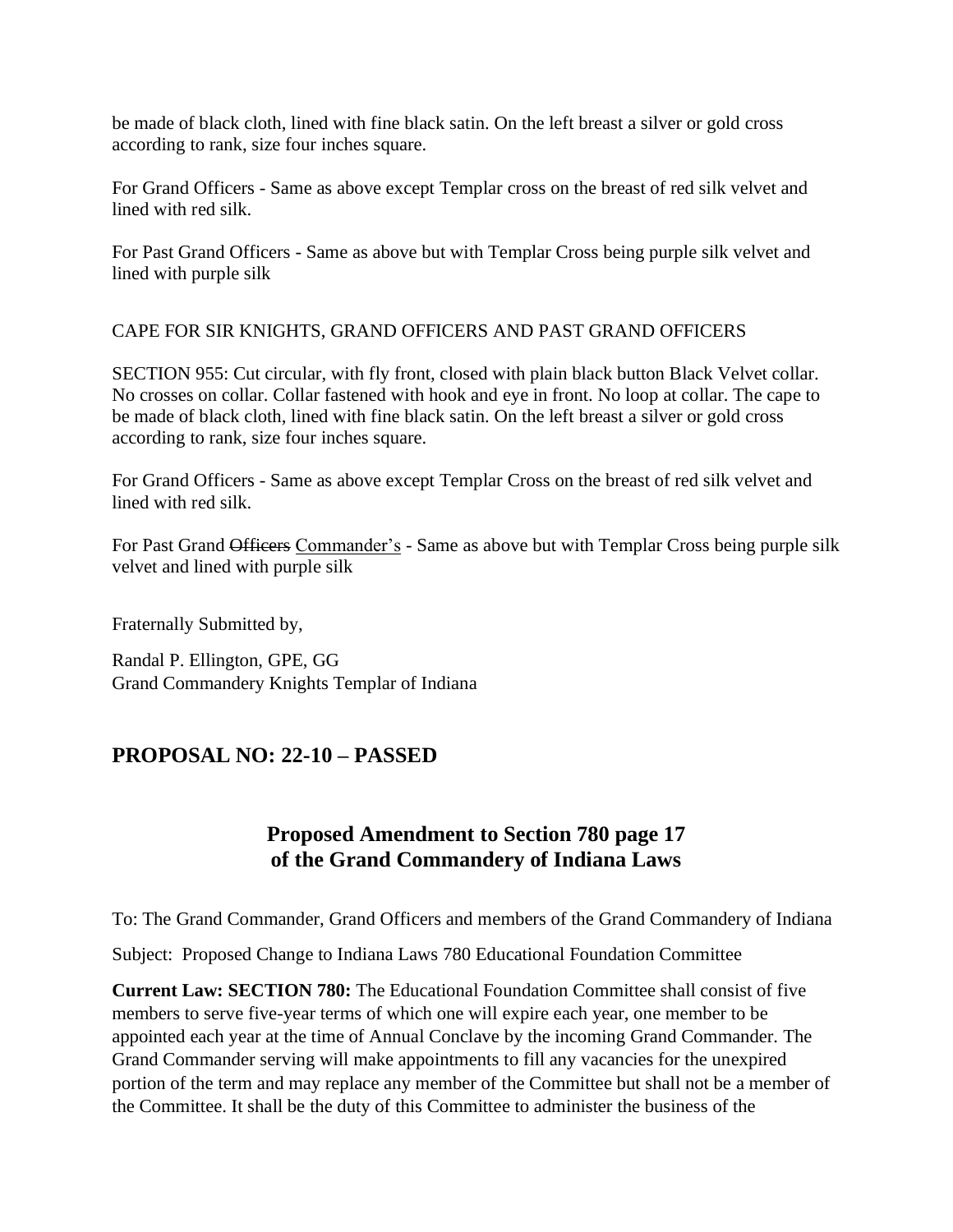Educational Foundation in accordance with the rules and regulations established by the Grand Encampment Educational Foundation, and under the direction of the Grand Commandery.

**Propose Changes to the Law:** The Educational Foundation Committee shall consist of five members to serve five-year terms of which one will expire each year, one member to be appointed each year at the time of Annual Conclave by the incoming Grand Commander. The Grand Commander serving will make appointments to fill any vacancies for the unexpired portion of the term and may replace any member of the Committee but shall not be a member of the Committee. It shall be the duty of this Committee to administer the business of the Educational Foundation in accordance with the rules and regulations established by the Grand Encampment Educational Foundation, and under the direction of the Grand Commandery. Committee shall review applications for Scholarship grants for students attending an Indiana Credible College/University and request a distribution of the funds from the Grand Encampment. Student applicants must be a Daughter, Son, Granddaughter, Grandson of an Active Indiana Knight Templar. Applications are to be provided online and filled out and mailed to Committee Secretary by March 1<sup>st</sup> yearly. Stepchildren also fall into the qualified applicants. The Committee Chairman will report all actions to the Grand Conclave each year.

Respectfully Submitted, James L. Dove, PGC

# **Proposal No: 22-11 – WITH DRAWN BY MAKER**

**Proposed Amendment to Section 654 page 8 of the Grand Commandery of Indiana Laws Updated through April 24, 2021**

## **As written:**

## **REPRESENTATIVES, ECT, AT GRAND ENCAMPMENT CONCLAVES**

**SECTION 654:** Each Grand Officer who is an official delegate or his proxy and each Past Grand Commander who shall be present in attendance at, and representing this Grand Commandery, in the Grand Encampment of the United States, shall be entitled to receive from the funds in the hands of the Grand Treasurer of this Grand Commandery Five Dollars for each day spent in officially attending the Conclaves of the Grand Encampment, also the further sum of Five cents per mile for each mile necessarily traveled by the most direct route from a place in Indiana going to and returning from such Conclaves PROVIDED, that a past officer of the Grand Commandery, who is already a member of the Grand Encampment, acting as a proxy for an officer of the Grand Commandery to the Grand Encampment shall not receive dual payment for per diem and mileage for attending the Conclaves of the Grand Encampment as such proxy, all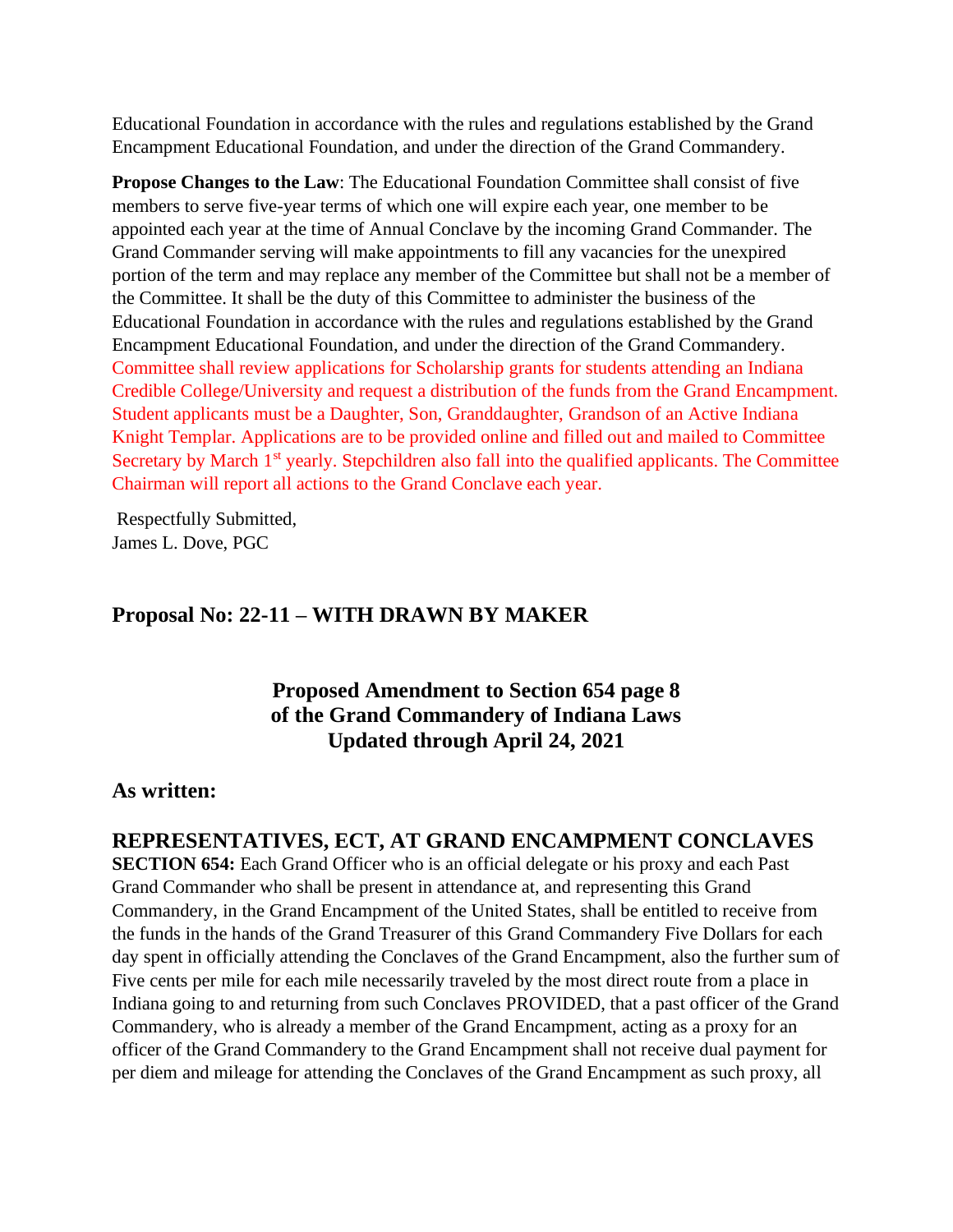others, either as proxies or members of the Grand Encampment shall receive payment as herein provided.

# **Changed to Read as Follows:**

**REPRESENTATIVES, ECT, AT GRAND ENCAMPMENT CONCLAVES SECTION 654: The Grand Commander, Deputy Grand Commander, Grand Generalissimo and the Grand Captain General or their proxies are the official Representatives of this Grand Commandery and are required to attend the Triennial as such and will have all registration fees and lodging paid from the Triennial Fund referenced in Section 725.** 

**Each Past Grand Commander who shall be present** in attendance at, and representing this **Grand Commandery, is responsible for their own registration fees and lodging at the Triennial, and shall be entitled to receive from the funds in the hands of the Grand Treasurer of this Grand Commandery <b>Five Dollars** a per diem \$45.00 for meals and non**alcoholic beverages each day spent in officially attending the Conclaves of the Grand Encampment, also the further sum o<del>f Five cents per mile</del> allowed by the IRS per mile for** each mile necessarily traveled by the most direct route from a place in Indiana going to and returning from such Conclaves PROVIDED, that a past officer of the Grand Commandery, who is already a member of the Grand Encampment, acting as a proxy for an officer of the Grand Commandery to the Grand Encampment shall not receive dual payment for per diem and mileage for attending the Conclaves of the Grand Encampment as such proxy, all others, either as proxies or members of the Grand Encampment shall receive payment as herein provided.

The reason for the proposed change is to bring the allowed funds to be brought up to date.

I respectfully move for adoption of the Amendment Lawrence J. Williams, Grand Recorder KCT, PGC

# **Proposal No: 22-12 – WITH DRAWN BY MAKER**

**Proposed Amendment to Section 725 page 14 of the Grand Commandery of Indiana Laws Updated through April 24, 2021**

**Currently Reads:**

# **TRIENNIAL COMMITTEE**

**SECTION 725:** At the Annual Conclave of the Grand Commandery, next succeeding the Triennial Conclave of the Grand Encampment, the incoming Grand Commander shall appoint a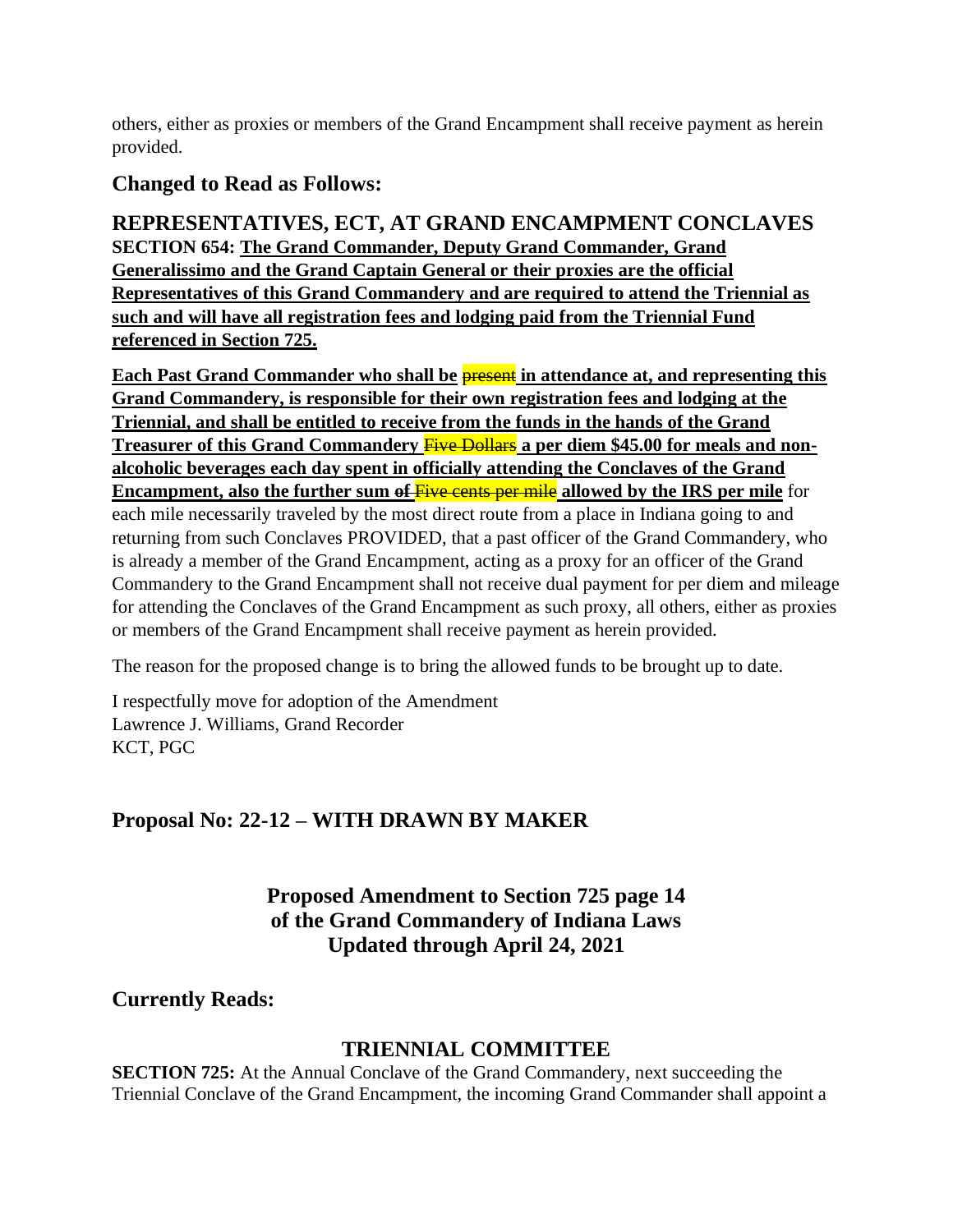Triennial Committee, composed of three members. Said Committee shall be charged with the duties of making all necessary arrangements for quarters for the Grand Commander and the delegates thereof to the Conclave of the Grand Encampment, and shall prepare and have in charge the receptions and entertainment given by the Grand Commandery during such Conclaves, and shall arrange for the necessary train service in going to and returning from said Conclaves, and shall, upon request from any Commandery, assist in securing quarters in and transportation to the Triennial City for the purpose of attending any Triennial Conclave Said committee shall appoint one of its members as Treasurer thereof who shall be covered by the blanket bond of the Grand Commandery. At the Annual Conclave next succeeding a Triennial Conclave, said committee shall make a report of its actions and file therewith an itemized statement of the moneys expended by it. The members of the Committee shall receive like mileage and per diem for attending the Triennial Conclave as is received by the representatives of the Grand Commandery, but no one shall receive both mileage and per diem as a member of the Committee and as a representative.

# **Changed to read as follows:**

# **TRIENNIAL COMMITTEE**

**SECTION 725:** At the Annual Conclave of the Grand Commandery, next succeeding the Triennial Conclave of the Grand Encampment, the incoming Grand Commander shall appoint a Triennial Committee, composed of three members. Said Committee shall be charged with the duties **of creating a budget** for making all necessary arrangements for quarters for the Grand Commander and the delegates thereof to the Conclave of the Grand Encampment, and shall prepare and have in charge the receptions and entertainment given by the Grand Commandery during such Conclaves, and shall arrange for the **necessary train service** necessary transportation going to and returning from said Conclaves, and shall, upon request from any Commandery, assist in securing quarters in and transportation to the Triennial City for the purpose of attending any Triennial Conclave. **Each Commandry requesting assistance will be responsible for the cost of their transportation and their lodging.**

Said committee shall appoint one of its members as Treasurer thereof who shall be covered by the blanket bond of the Grand Commandery. At the Annual Conclave next succeeding a Triennial Conclave, said committee shall make a report of its actions and file therewith an itemized statement of the moneys expended by it. The members of the Committee shall receive like mileage and per diem for attending the Triennial Conclave as is received by the representatives of the Grand Commandery, but no one shall receive both mileage and per diem as a member of the Committee and as a representative.

**ADD:** The voting delegates attending the Triennial shall receive mileage allowance (shortest distance from their home at the rate allowed by the IRS) or a per diem of \$45.00 per day for attending the Triennial Conclave as is received by the representatives of the Grand Commandery, but no one shall receive both mileage and per diem as a member of the Committee and as a representative.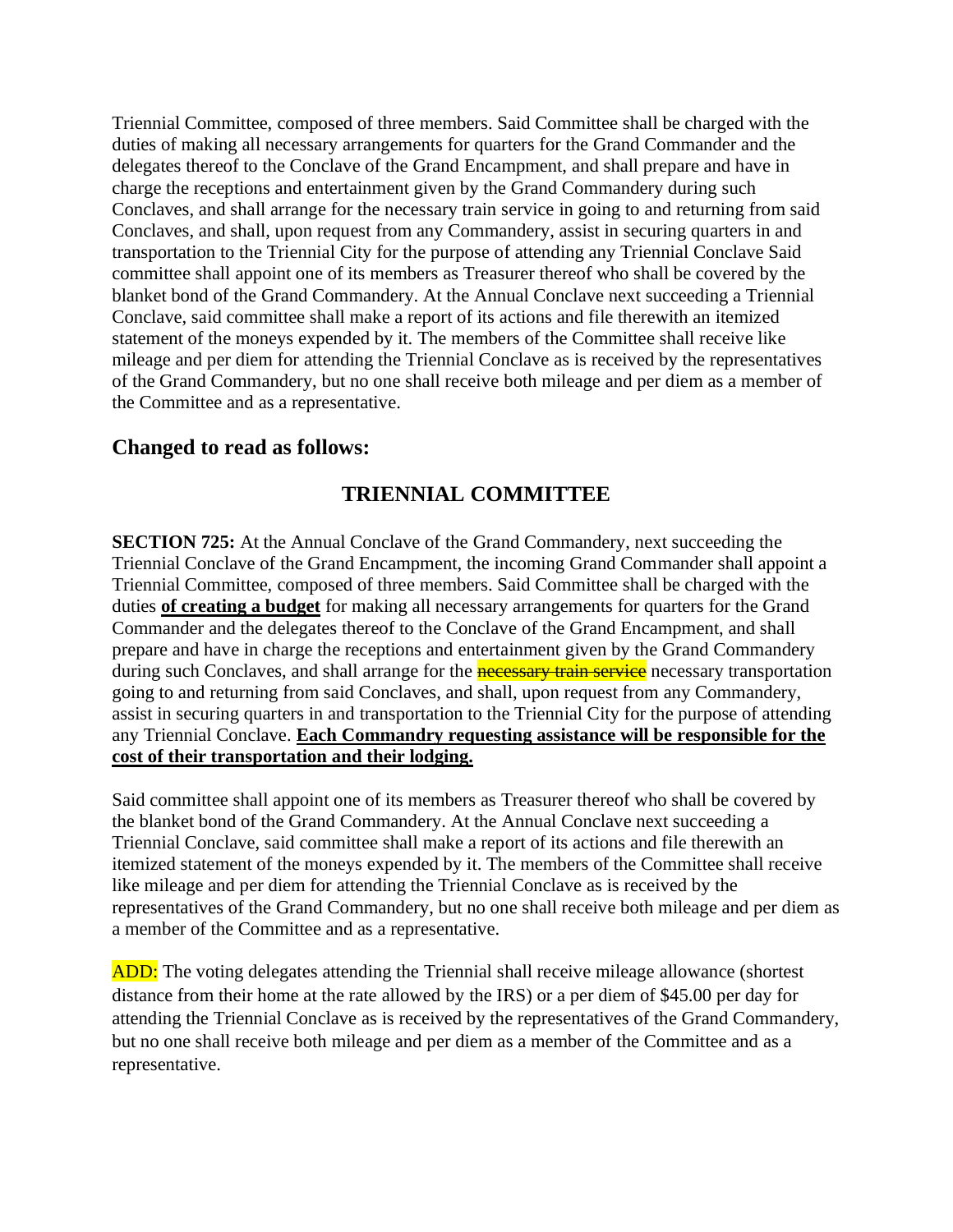The reason for the proposed change is to bring the allowed funds to be brought up to date and clear up some of the language.

I respectfully move for adoption of the Amendment

Lawrence J. Williams, Grand Recorder KCT, PGC

# **Honorary Memberships**:

The following Sir Knights were presented with Honorary Membership to the Indiana Grand Commandery:

MWGM of the Free and Accepted Mason of Indiana – Danny Martin MEGM of the Grand Encampment – David Kussman REGC of Illinois – John Sansone REGC of Michigan – Gary Paquet REGC of Kentucky – Joseph Giles REGC of Ohio – George Edmistion, III MIGM of the Cryptic Mason of Indiana – Sean Jones

# **Ritual & Tactics – Changes to Malta – Passed**

OPTIONAL FULL CEREMONIAL FOR CONFERRING THE MEDITERRANEAN PASS

*[The Candidate, who must be a Companion of the Illustrious Order of the Red Cross, is prepared by being dressed in dark clothing, over which shall be a mantle similar in shape to the Malta mantle, except of white material with the red cross of the Order on the Left breast in red material initialed in green; mantle to be fastened with white cord and tassel. Candidate does not wear a headdress and is girded with sword and belt. He is accompanied by the Marshal to the door of the Guard room, where he makes an alarm of at the door. The Captain of the Outposts, inside, responds in the same manner, opens the door, and passes out.]*

**C. of O:** What do you….

**Marshal:** A. B., a Companion of the Illustrious Order of the Red Cross….

**C. of O:** Give me the sign….

*[The sign, grip, and word of a Companion of the Bed Cross are given.]*

**C. of O:** You will wait

*[Closes door and reports.]*

**Eminent Prior:** A. B., a Companion of the Illustrious Order of the Red Cross....

**Prior:** Captain of the Outposts, far be it....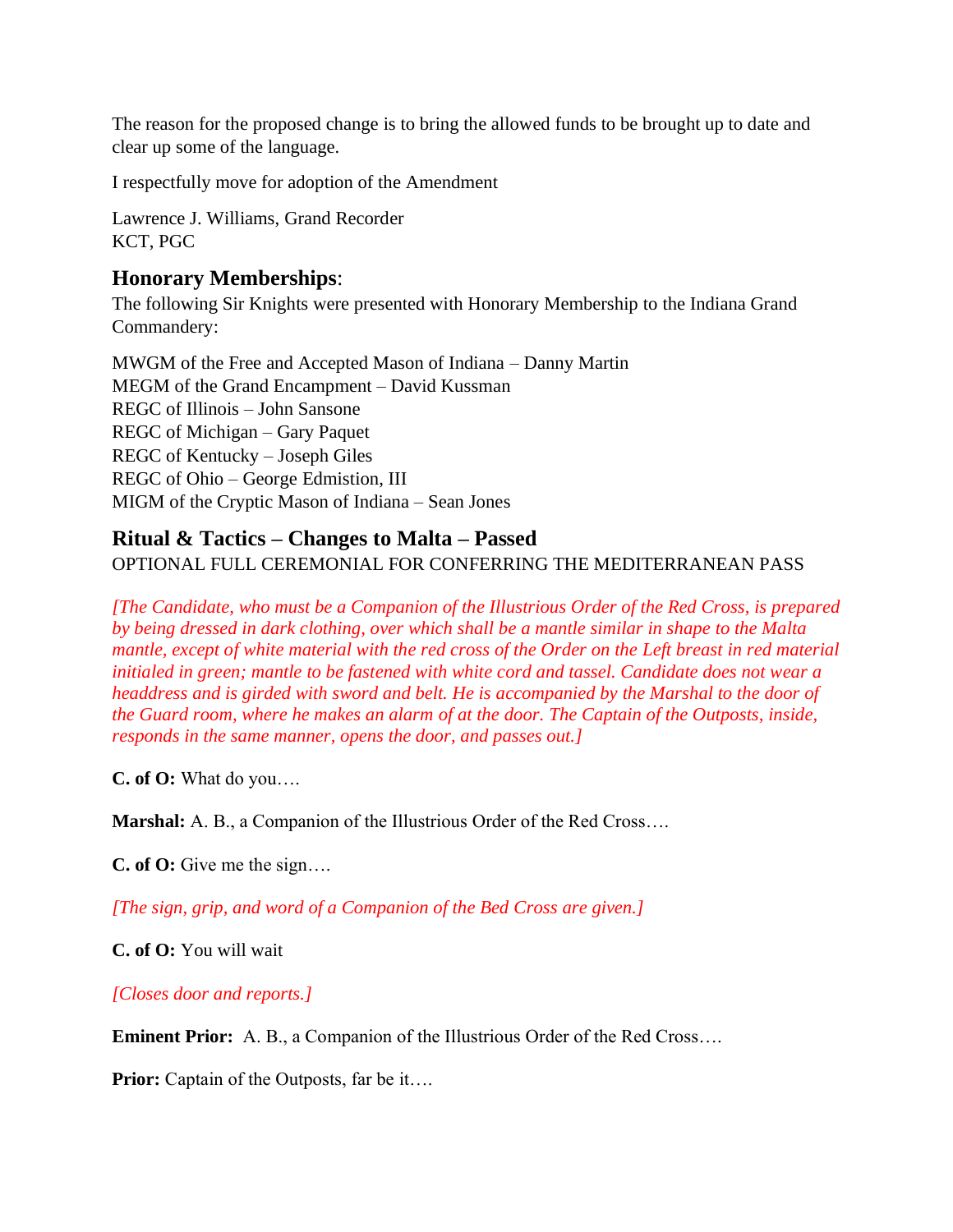**C. of O:** I can, Eminent Prior.

**Prior:** Is it your pleasure….

*[Knights give assent by holding up the right hand.]*

**Prior:** I declare A. B., a Companion….

**C. of O:** [At door.] You have permission to enter.

*[The Candidate, accompanied by the Marshal, enters and a stands west of the Altar.]*

**Prior:** Brother A. B., we have….

**Candidate:** I am.

**Prior:** My Brother, do you….

**Candidate:** I solemnly promise.

**Prior:** The incidents upon….

*[Cast rises with the Chaplain and un-covers.]*

**Chaplain:** Here beginneth the first verse of the twenty-eighth chapter of the Acts of the Apostles (verses 1-6). Here endeth the first lesson.

*[Cast re-covers and is seated.]*

**Prior:** I will now invest….

*[Cast rises with the Chaplain and un-covers.]*

**Chaplain:** Here beginneth the twenty-second verse of the twenty-seventh chapter of the Acts of the Apostles (verses 22-25). Here endeth the second lesson.

*[Cast re-covers and is seated.]*

**Prior:** The Password of this degree is....

*[A salver is here presented by the Chaplain, upon it a cup of water and two or three small pieces of bread.]*

**Prior:** You will now receive bread from the point of the sword and water from the blade.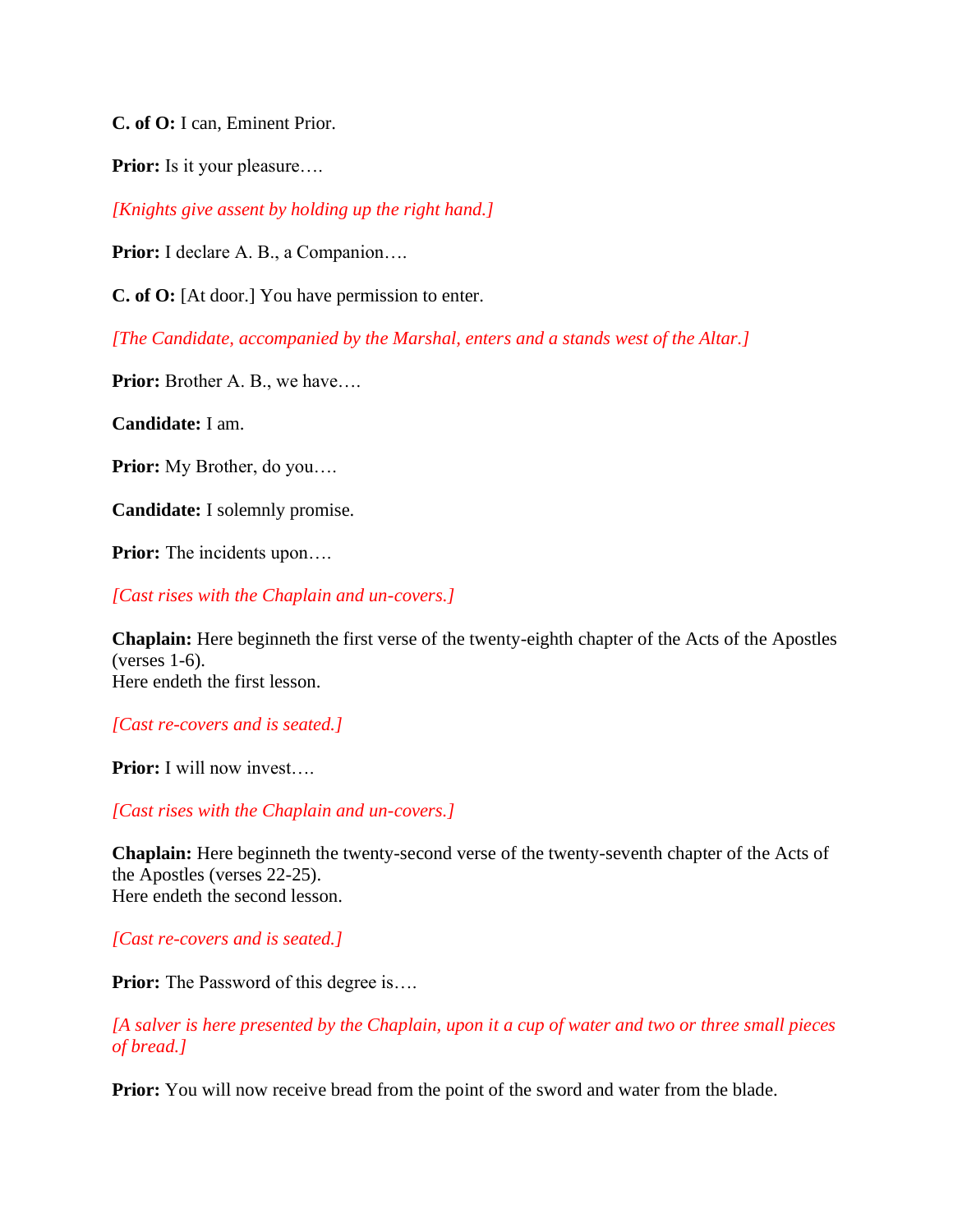*[The Prior then takes the sword from the Altar, placing on its point a piece of bread, and presents it to the Candidate, who receives and eats it. The Prior then takes the cup in his left hand, supporting the bottom of it with the blade of the sword, presents it to the Candidate, who takes it in his right hand and thinks from it. The cup is then replaced on the salver.]*

**Chaplain:** May you be kept steadfast in all your solemn professions and blessed in all praiseworthy occupations and undertakings.

**Prior:** This ceremony constitutes you....

*[The Marshal and Candidate*

## **OPTIONAL FULL CEREMONIAL FOR CONFERRING THE KNIGHT OF MALTA FULL CEREMONIAL**

*At the conclusion of the Mediterranean Pass after the Marshal has retired with the Candidate, the Chapel is restored to the setting used in the Opening. Banners are replaced, candles are relighted, and the tables are put in order with the swords in proper position. The Altar with the New Testament open at 19th Chapter of John, and with Cross, sword, crucifix and kneeling cushion is placed, as shown in figure 1.*

*When all is in readiness, the officers seated at the tables, the Banner Guards and Banner Bearers seated in their stations, the cue is given for the Marshal and the Candidate, costumed as in the preceding degree, to make an alarm at the door.*

*[The Prior, with the officers, seat themselves at the tables in the East and West, the Banner Guards and Banner Bearers take stations. The Marshal, with the Candidate costumed as in the preceding degree, makes an alarm of at the door.]*

**C. of O**.: Eminent Prior, there is an alarm….

**Prior**: Captain of the Outposts, ascertain the....

*[C. of 0. goes to the door, responds to the alarm, gives knocks \*\*\* \*\*\* \*\*\* opens the door and passes out.]*

**C. of O**.: Who….

**Marshal**: A worthy Knight of the Mediterranean Pass….

**C. of O**.: Has he the necessary….

**Marshal**: He has.

**C. of O**.: Give me the Sign, …. *[Done]* Let him wait until his …. *[C. of 0. returns to Priory]* 

**C. of O**.: Eminent Prior, the alarm was caused….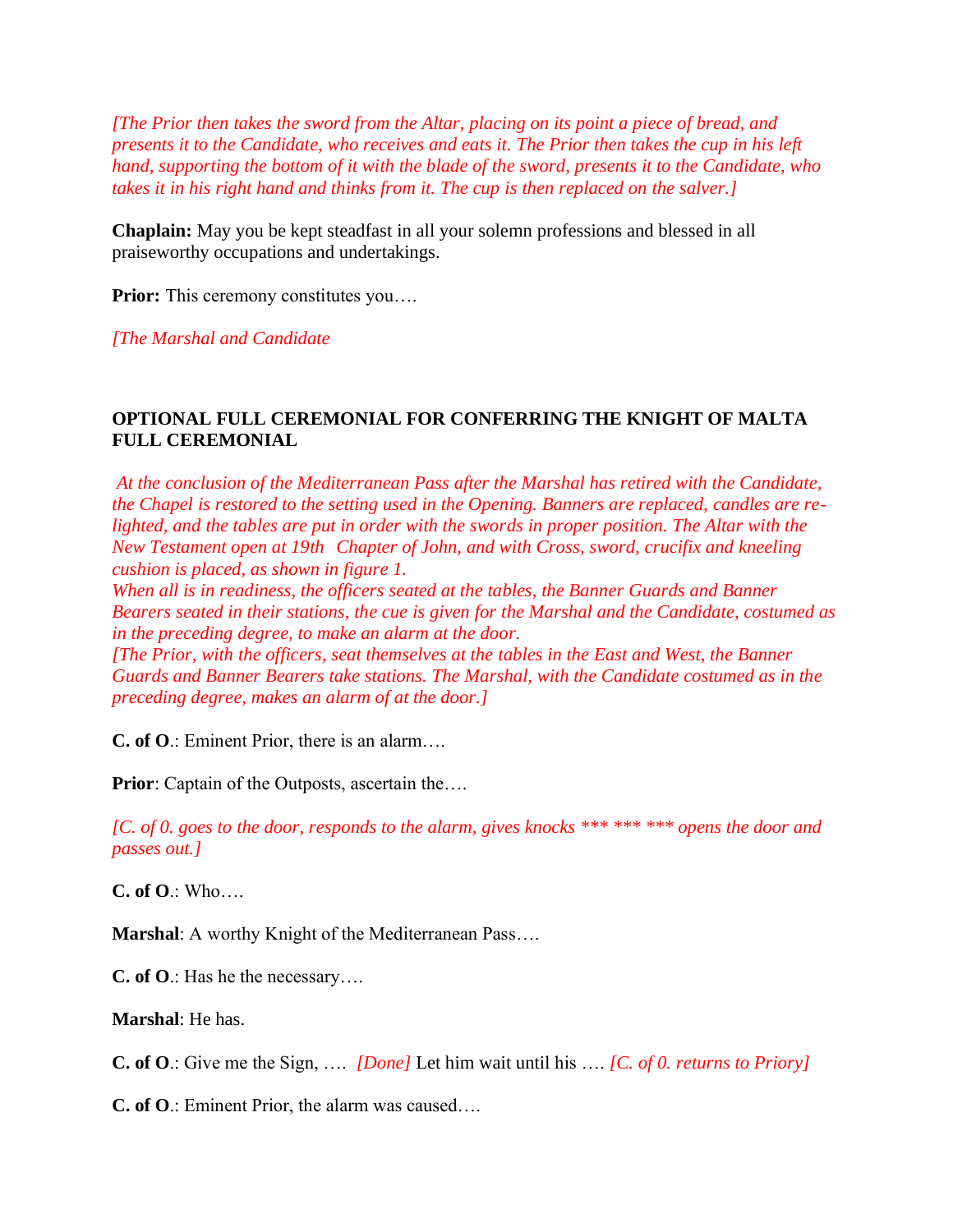**Prior:** Has he answered….

**C. of O**.: He has and has given me….

#### **Prior**: Admit him.

*When the Prior says, "Admit him" the five Ceremonial Banner Guards rise, take one step forward, draw swords, all watching the No. 5 or Yellow Banner for their cues so all can work in unison. When challenging the Candidate, each Banner Guard should use the position of "On Guard". After "You have permission to pass", Guards come to "Carry Swords". When Candidate passes the fifth Guard, all return swords, step back one step, and are seated. All watch the fifth or Yellow Banner for all cues. [C. of 0. opens the door]*

**C. of O**.: You have permission….

*[Marshal and Candidate enter and approach first (white) banner]*

**Guard**: Halt! Who….

**Marshal**: A friend.

**Guard**: Advance and….

**Marshal***: (In a low tone]* "Birth."

**Guard**: You have permission….

*[They approach the second (red) banner]*

Guard: Halt! Who....

**Marshal**: A friend.

Guard: Advance and give....

**Marshal**: *[In a low tone]* "Life."

**Guard**: You have permission….

*[They approach the third (black) banner]*

**Guard**: Halt! Who comes there?

**Marshal**: A friend.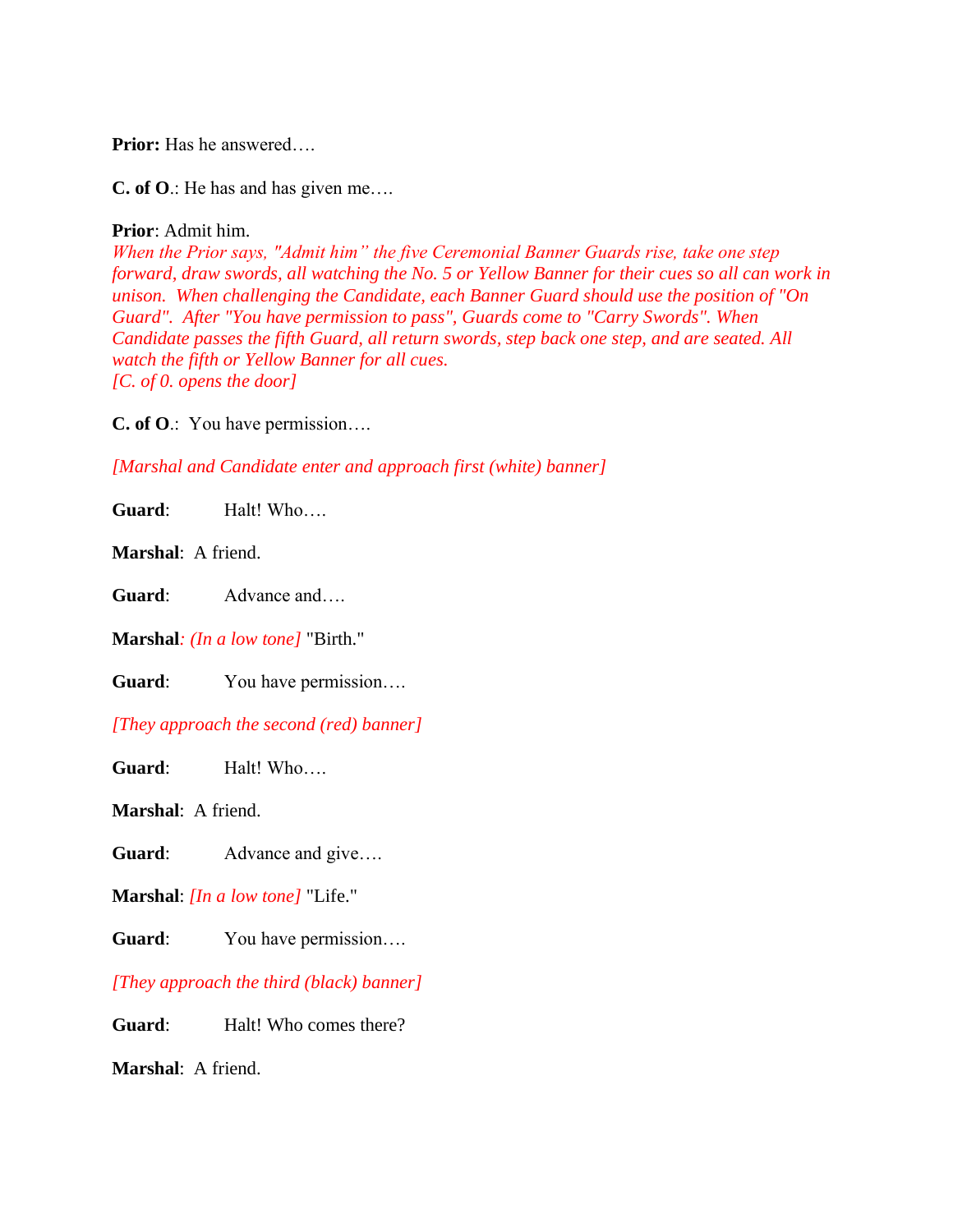**Guard**: Advance and….

**Marshal**: *[In a low tone.]* "Death."

**Guard**: You have permission….

*[They approach the fourth (purple) banner]*

**Guard**: Halt! Who ….

**Marshal**: A friend.

**Guard**: Advance and give….

**Marshal**: *[In a low tone.]* "Resurrection."

**Guard**: You have permission to pass.

*[They approach the fifth (yellow) banner]*

**Guard**: Halt! Who….

**Marshal**: A friend.

**Guard**: Advance and give….

**Marshal**: *[In a low tone.]* "Ascension."

**Guard**: You have permission….

*[Candidate is conducted west of Altar, facing Prior] [If the ceremony is accompanied by music, the Candidate should be seated west of the Altar after passing the fifth banner, while the "Kyrie Eleison," "Lord have mercy on us," or some similar selection of sacred music, is sung. At the conclusion of the music the Marshal and Candidate rise.]*

**Prior**: Brother Marshal, what strange ….

**Marshal**: A. B., a Knight of St. Paul, or the Mediterranean Pass,….

**Prior**: Stranger, what proof....

*[Candidate, prompted by the Marshal, bows and points to the Cross on his mantle]*

**Candidate**: I have this.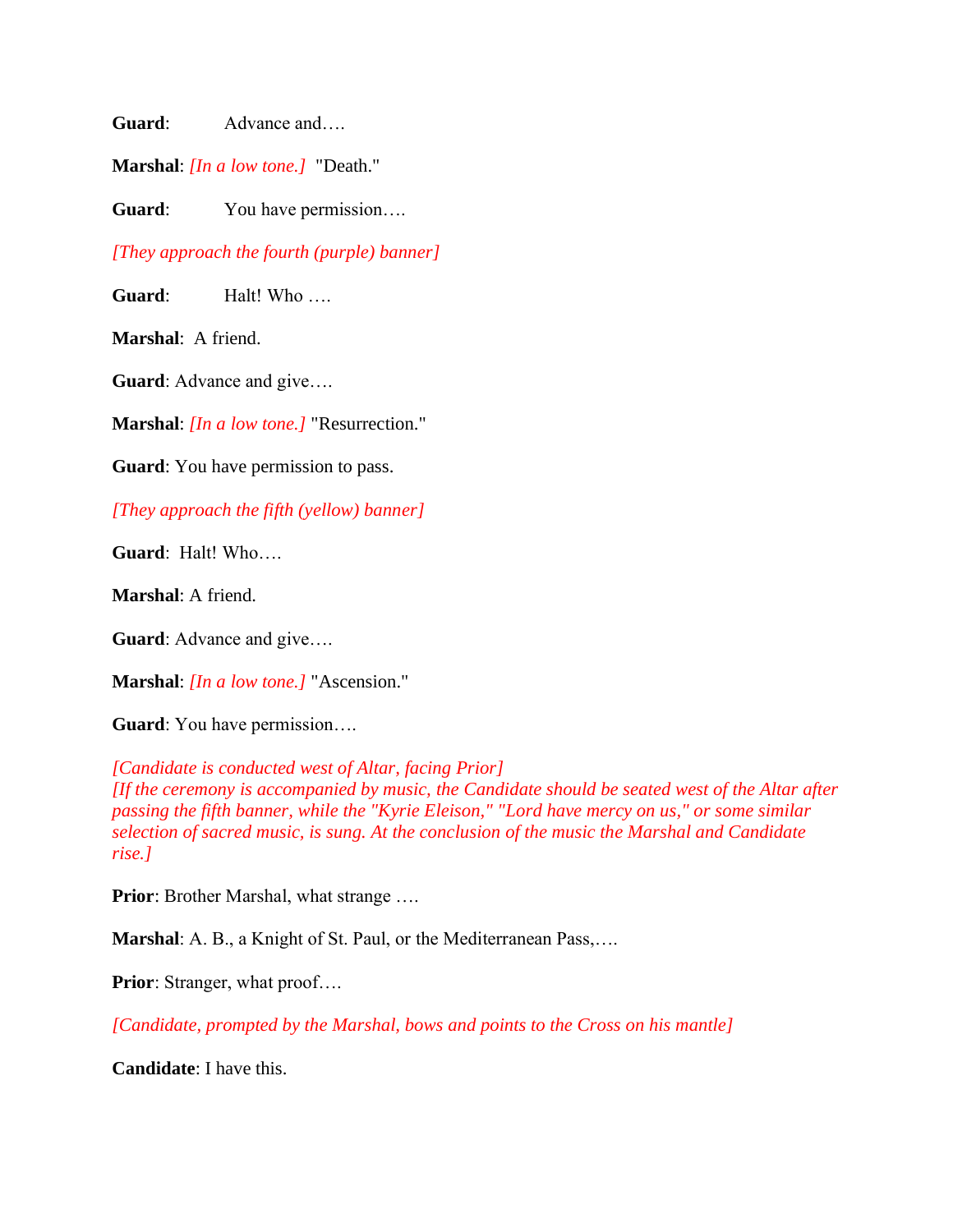**Prior**: My brother, is it still your wish....

**Candidate**: It is.

**Prior**: My Brother, the request you make....

**Candidate:** I have none.

*The Prior remains seated at the table in the east until the obligation, when he approaches the Altar. During the obligation, all in costume will arise without command and cross their arms on their breasts, right arm uppermost. Watch Maltese banner guard for cue. The arms will be dropped to the sides at the completion of the Obligation, but all should remain standing. When the Prior concludes "Arise, Knight of Malta", all are seated without command.*

**Prior**: You will draw your sword, deposit it on the Altar.... *[Done]* (Priory arise, un-cover.) You will say "I," .... I........ of my (Priory, re-cover, be seated.)

*[Prior takes up the sword and with it gently strikes the Candidate three blows on the right shoulder]*

**Prior:** Let this teach you….

*[Lays the sword on the Altar and with the palm of his open hand strikes Candidate slightly on the left cheek]*

**Prior**: Awake! Be not asleep....

**Prior**: By virtue of the power…. *[Taking him by the right hand]* We admit you….

*[Music appropriate, instrumental, with grand flourish when Candidate is raised by new name.]*

Prior: Take up your sword …. *[Done]* As you have…. *During the Investitures, the Chaplin approaches the Prior, first with the taper. He waits, while the Prior gives "The burning taper….". The Chaplain returns to the table and brings forward the Knight of Malta mantle. As the Chaplain returns to the table, the Candidate Is divested of the Red Cross Mantle.*

**Prior**: This burning taper....

*[The taper is taken away and the Candidate divested of his Red Cross mantle. The Chaplain brings forward the Knight of Malta mantle or cloak and hands it to the Prior. The Prior, pointing to the cross on the mantle]*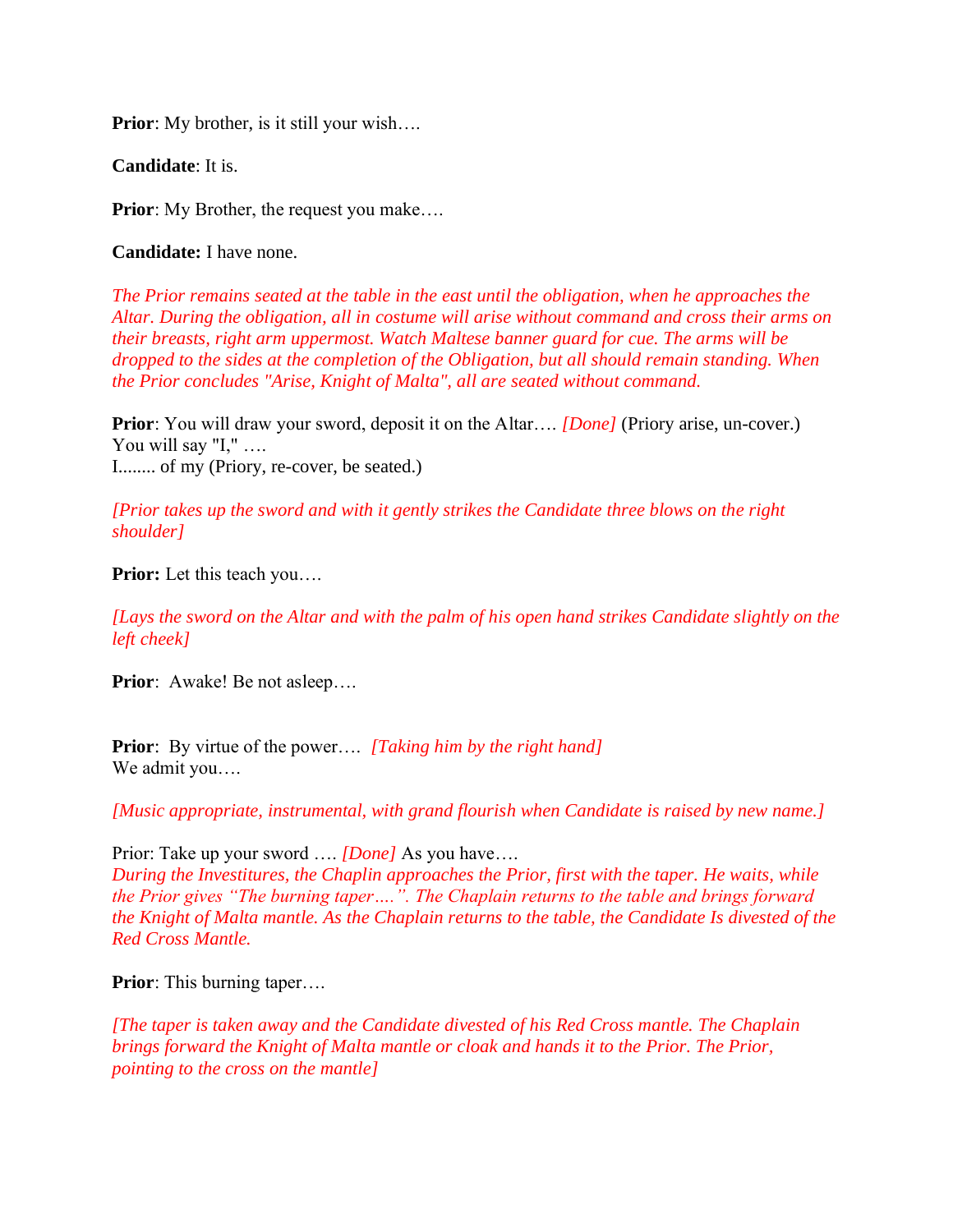**Prior**: My Brother, do you….

**Candidate:** I do.

*[Music: The "Credo," "I believe in God the Father," etc.—should be sung]*

**Prior**: The Cross is also….

*[The Prior places mantle on Candidate, tying the mantle about his neck with the white cord, and says]*

**Prior**: By this cord I....

*[The Chaplain presents the Cross of the Order, borne upon a black velvet cushion, to the Prior, who places it upon the breast of the Candidate, saying]*

**Chaplain**: I now invest you with….

*[Music: "Sanctus," "Holy, Ho1y, etc.] The Chaplain in returning approaches the lectern to be ready to read the first lesson. He returns to his station at the table in the east immediately after reading the last lesson. In other words, he should be seated at his station at the table in the east when the Marshal gives the historical lecture at the table and refers to the first five officers of the Priory.*

Prior: Reverend Chaplain, you will….

*When the scripture lessons are read, all knights will arise with the Chaplain. The banner guards and banner bearers will draw and present swords and remain so during the reading. Those whose swords are on the tables will cross their arms on their breasts, right arm uppermost. At the conclusion of the reading, swords will be brought to "Carry" and then "Return", and arms will be dropped. All will be seated in unison. Cues are to be taken from the Bearer of The Maltese banner.*

**Chaplain**: Here beginneth the third *[Reads third to eleventh verses, inclusive]*

**Chaplain**: Here endeth the….

*[Cast returns swords and is seated]*

**Prior**: My Brother, these virtues....

*[Cast arises with Chaplain draw and present swords]*

**Chaplain**: Here beginneth the twenty-fourth verse of the twentieth chapter of the Gospel according to St. John.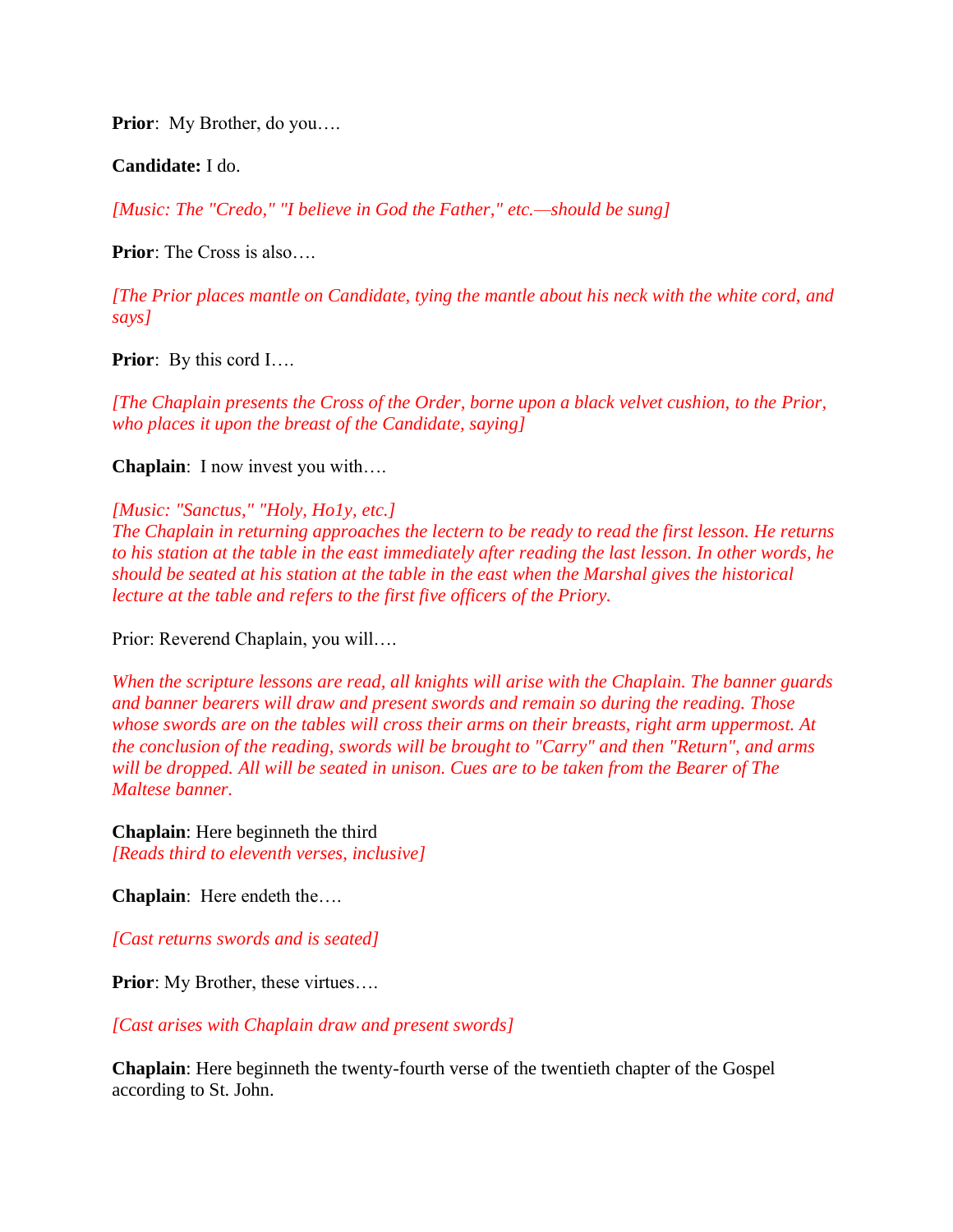## *[Reads the twenty-fourth to the twenty-ninth verses, in-elusive]*

Here endeth the second lesson.

## *[Cast returns swords and is seated]*

**Prior**: I will now invest you with the Sign, Grip, and Word of the Order.... I will now invest you…. The Grand Hailing sign…. The Grand Word of a Knight of Malta: *(Giving Grand Hailing Sign.)* One says: "Do you come in peace?" Answer: "We come in peace." Response: "Then come in peace." The Grand Token and Word:…. "King of Kings, and Lord of Lords."

**Prior**: The Passwords of the Order are,.... Reverend Chaplain, you will read another lesson from the Holy Evangelist.

## *[Cast arises with Chaplain, draw and present swords.]*

**Chaplain:** Here beginneth the nineteenth verse of the nineteenth chapter of the Gospel according to St. John. *[Reads nineteenth verse only.]* Here endeth the third lesson.

*[Cast returns swords and is seated]*

**Prior**: The Sacred Word….

*[Music: The "Agnus Del"—" Lamb of God, who taketh away the sins of the world," may be sung]*

**Prior**: You will now give your attention....

**Prior:** Knight Marshal, you will instruct the newly made Knight of Malta.

## **HISTORICAL AND EXPLANATORY LECTURE**

**Marshal**: My Brother, I will now direct….

*The historical and explanatory lecture is begun by the Marshal as the candidate stands at the Altar. When reference is made to the ceremonial banners and the Marshal starts west with the Candidate, the Ceremonial Banner Guards rise, take one step forward, draw swords, and remain at "Carry Swords" until Candidates have passed all five Banners. Then upon cue from the No. 5 Banner, they return swords, step back and are seated. [They proceed and halt at the first banner, "Birth."]*

**Banner Guard**: This Order was….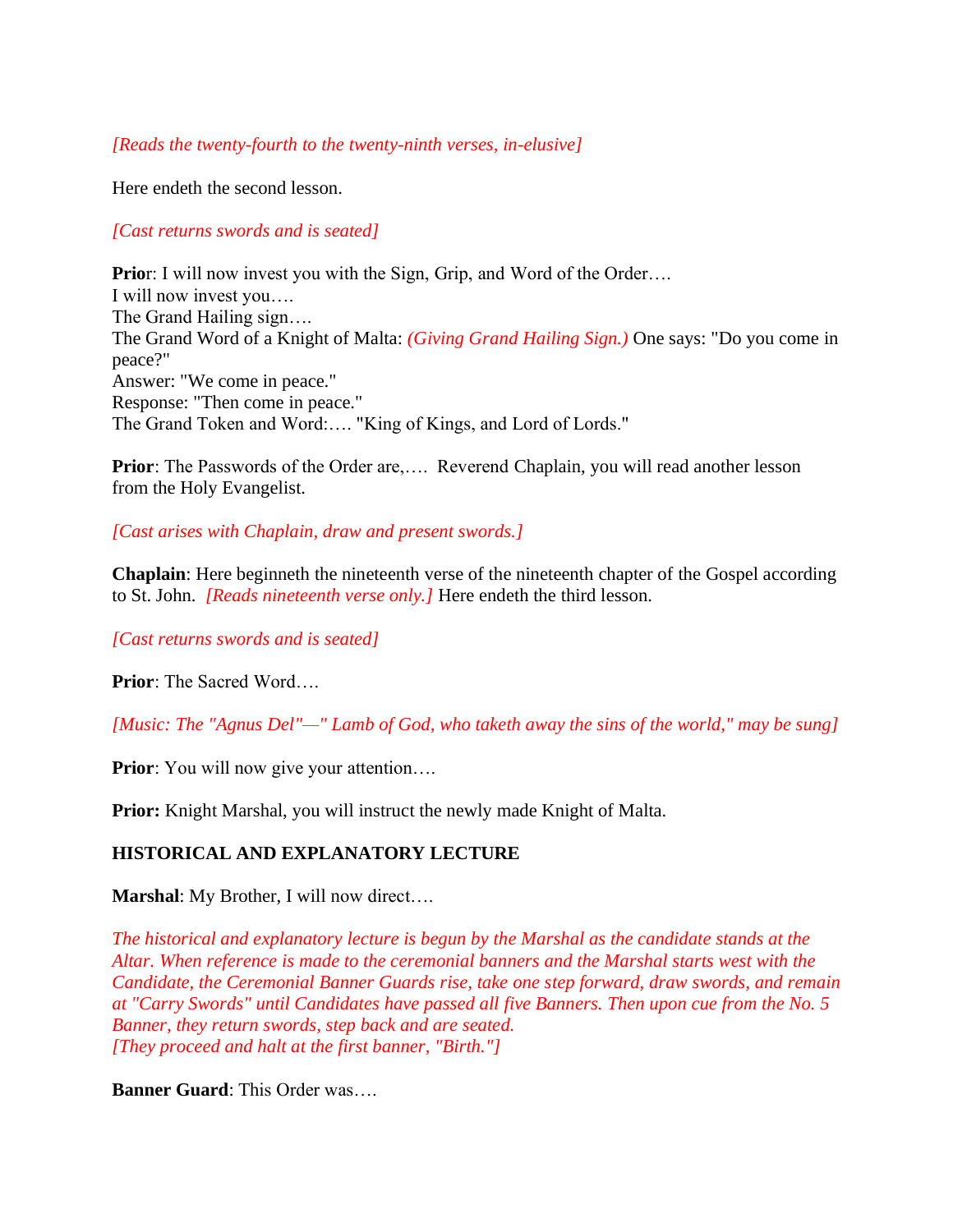*[They pass to the second banner, "Life."]*

**Banner Guard**: After a troubled….

*[They pass to the third banner, "Death.'']*

**Banner Guard**: On the fifth of August….

*[They pass to the fourth banner, "Resurrection."]*

**Banner Guard:** During the period from....

*[They pass to the fifth banner, "Ascension."]*

**Banner Guard**: On the 24th of…. of the Order.

**Lecturer:** The number 5 also symbolically reminds us of the passion of our Blessed Savior, and of his five wounds upon the Cross.

*The Marshal again conducts the candidate to the west and as they approach the Table in the West, the Number One Knight rises and steps aside as he gives his lecture. All other knights remain seated.*

**Lecturer**: The number is again….

- 1. A ship….
- 2. A ladder, with….
- 3. A hand and a serpent.
- 4. A human skull, cloven….

*Leaving the Table in the West, the Marshal and the Candidate proceed along the north side to the banners of St. John and Malta. As they start toward the east, the two banner bearers, rise simultaneously, take one step forward, draw swords and remain standing at "Carry".*

**Marshal**: I will now direct your attention….

**Banner Guard**: The Banner of St. John….

**Banner Guard**: The Maltese Banner….

*At conclusion of the Maltese Banner lecture the Marshal conducts the candidate to west of the Altar and the two banner bearers, return swords, step back and are seated. [Music: Finale, "Gloria in Excelsis," after Rex Regain et Dominus Dominorum. If the Prior prefers, the "Gloria" may precede the lecture, though properly it should follow it.]*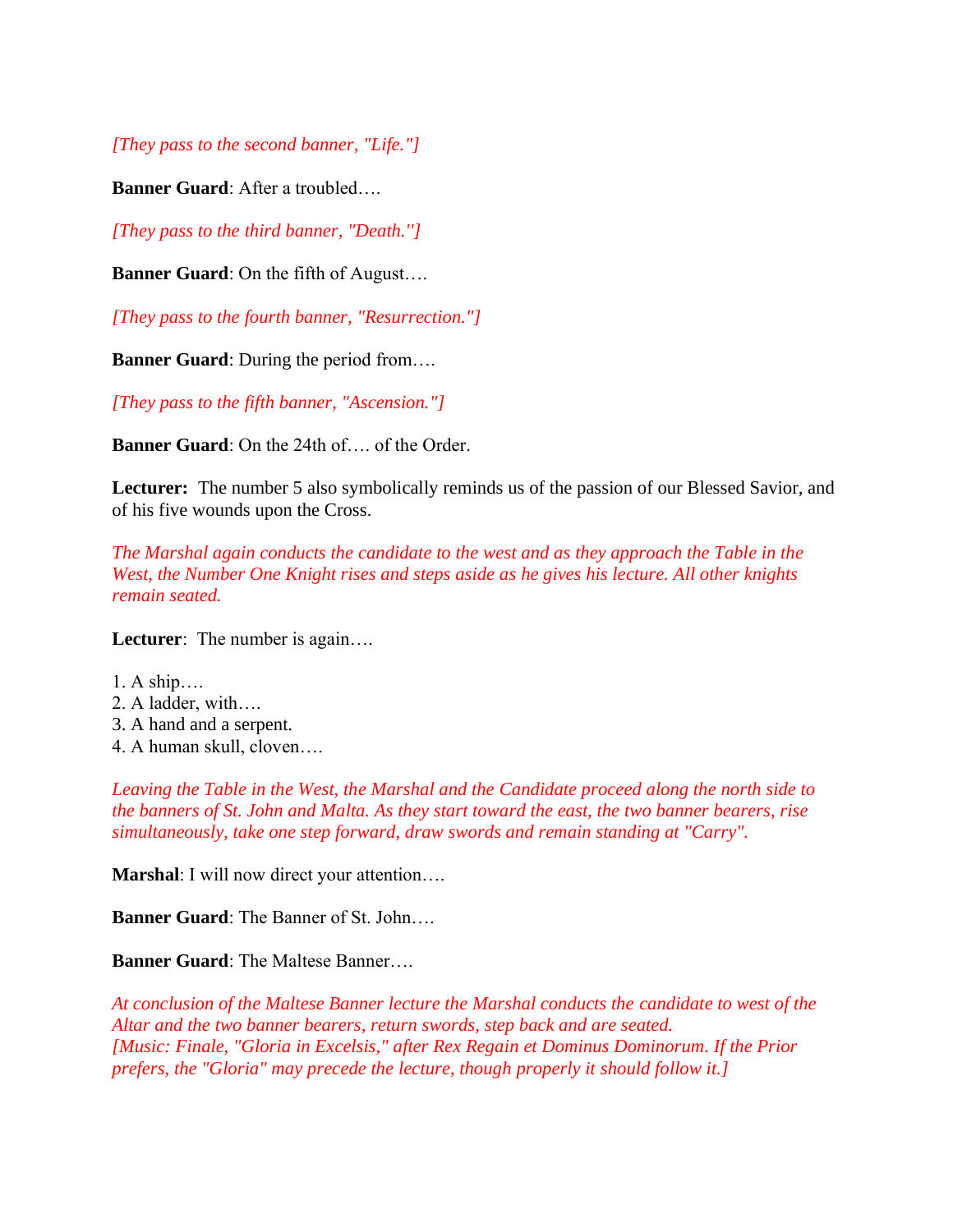**Prior**: And now, my Brother,....

*The Prior delivers the welcome address and final lecture to the Candidate and then directs him to be seated. The Marshal conducts the Candidate to a seat on the south side and removes the Malta Mantle and leaves him in charge of a Knight designated for the purpose. The Marshal then approaches his station at the Table in the East, faces West, and is seated.*

**Prior:** Brother Knights, Attention!

*When the Prior commands "Brother Knights, Attention!", all rise, draw swords and come to "Carry". The Knights at the Tables simultaneously take their swords from the tables and also come to "Carry".*

**Prior:** ... Let us again lay our swords at the foot....

*Continue ritual to page 89, line 15 where the Prior says, "Let us again lay our swords…" all deposit their sword as in the opening and stand in their places with arms crossed on their breasts, right arm uppermost.*

**Prior:** Brothers, resume your arms....

*At the conclusion of the prayer, Prior says, "Brothers, resume your arms…" all recover their swords and returns them to their scabbards simultaneously, taking the cue from the Knight Bearer of the Maltese Banner.*

**Prior and four Officers:** You came in peace?

*Prior and four Officers at the Table in the East give the first part of the Grand Hailing Sign and after the Knights give the second part in unison, they conclude with the response.*

**Prior:** To the glory of our Blessed Savior....

*Prior closes Priory and Captain General informs the Captain of the Outpost to "dismiss the Guard; this Priory of Knights of Malta is closed".*

**Cap. Gen.:** Captain of the Outpost, you will dismiss….

*Without command, the Captain General draws his sword and immediately begins to form the Recessional. See figure 3. All Officers and Knights in the West draw swords. Leaving his station, the Captain General is followed by the Banners of St. John and Malta, and the Marshal. They march west to the east side of the Altar, thence north and west, where the Knights at the Table in the West who have faced outward, fall in behind the Marshal. The Captain of the Outpost falls in behind the Captain General as the Column passes his station headed north. The five Ceremonial Banner Guards also fall in as the Procession passes them. When the Column is all assembled in file in the east facing south, it is halted by the Captain General so all can "close up" and cover*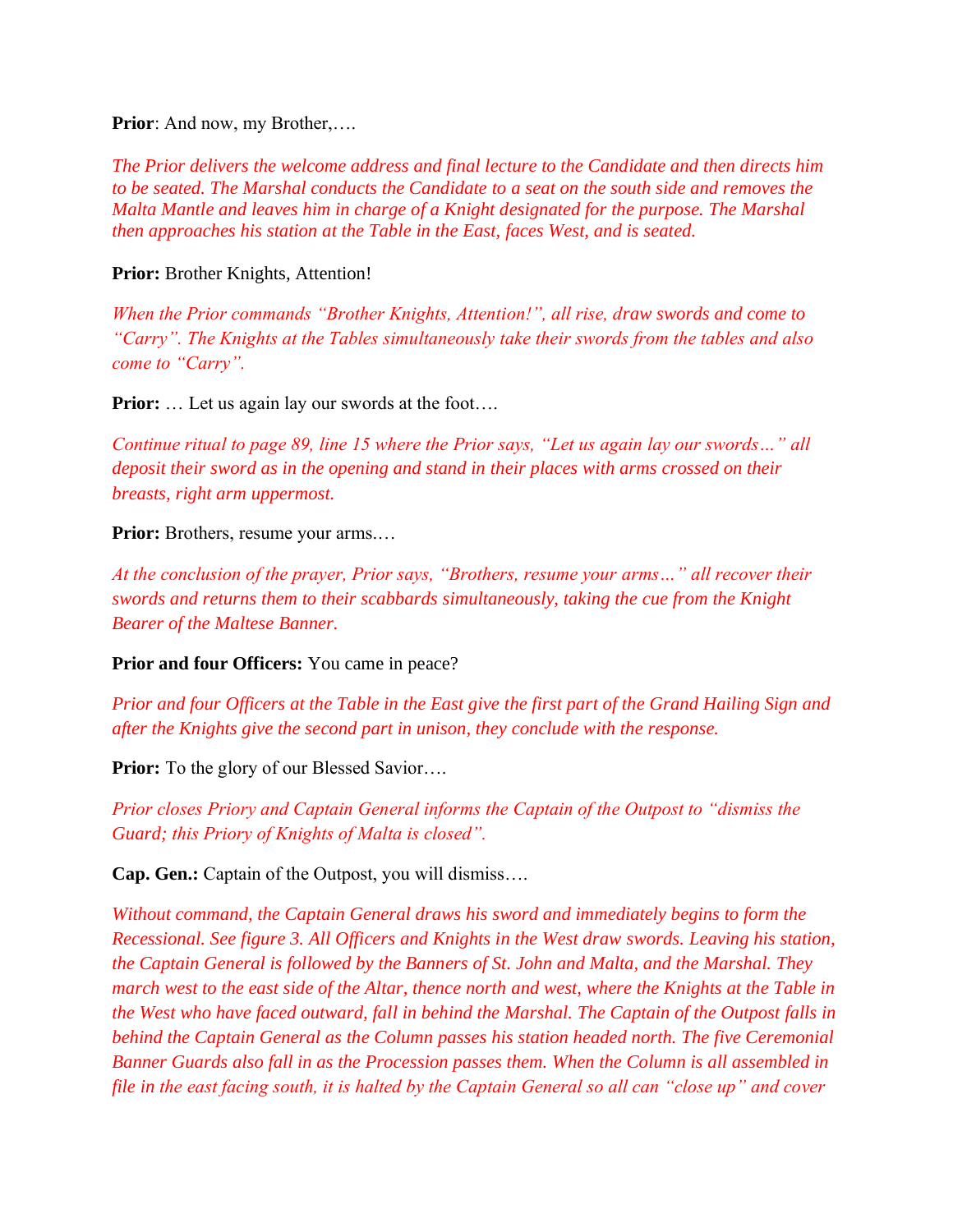*in file accurately. The Processional two step march then begins and all step off with the hesitation step. The Chaplain, carrying the Bible on the cushion, the Lieutenant Commander, and the Prior fall in line as the Processional passes them, and they too pick up the hesitation step.*

*The Procession marches once around the Chapel and then out the door.*

*When the Procession has cleared the door, it is shut, and this is the cue for the Acolyte to begin putting out the candles. He starts with the four on the Table in the West and concludes with the two at the Altar. The ceiling lights should be on a dimmer and are lowered as the candles are put out.*

*When the Acolyte leaves the Chapel, the lights are brought up immediately. A cordial welcome to the Candidate and remarks by the Commander concludes the work. No speeches!*

The entire Order of Malta as prescribed in these Tactics can be exemplified in an hour and a half – 90 minutes.

**Easter Trip:** The bus trip was once again cancelled. However Grand Commander Fodrea and five other Sir Knights made the trip to Washington DC. They stopped in Shanksville, PA at the Flight 93 National Memorial. They also stopped at Valley Forge National Park and had dinner at Medieval Times, a good time was had by all. On Saturday, SK Fodrea laid a Wreath at the Tomb of the Unknown Soldier in Arlington Cemetery. Sunday morning attended the Sunrise Easter Service at the George Washington Masonic Memorial.

# **Awards Presented: Star Recorder of the Year 2022**

Barry Clouser – Kokomo Commandery #36

**J. Rufus Hinshaw Award 2022** – Highest Percentage of Knightings

Grant County  $#21 - 24\%$ 

**Grand Commander's Award 2022** – Highest Number of Knightings Valparaiso #28 with 19 Knightings

# **Activity Awards (Ribbons) 2022**

- 1. Battalion #1
	- a. Blue Ribbon Elkhart #31
	- b. Red Ribbon Valparaiso #28
- 2. Battalion #2
	- a. Blue Ribbon Apollo #
	- b. Red Ribbon Fort Wayne #4
- 3. Battalion #3
	- a. Blue Ribbon Grant County #21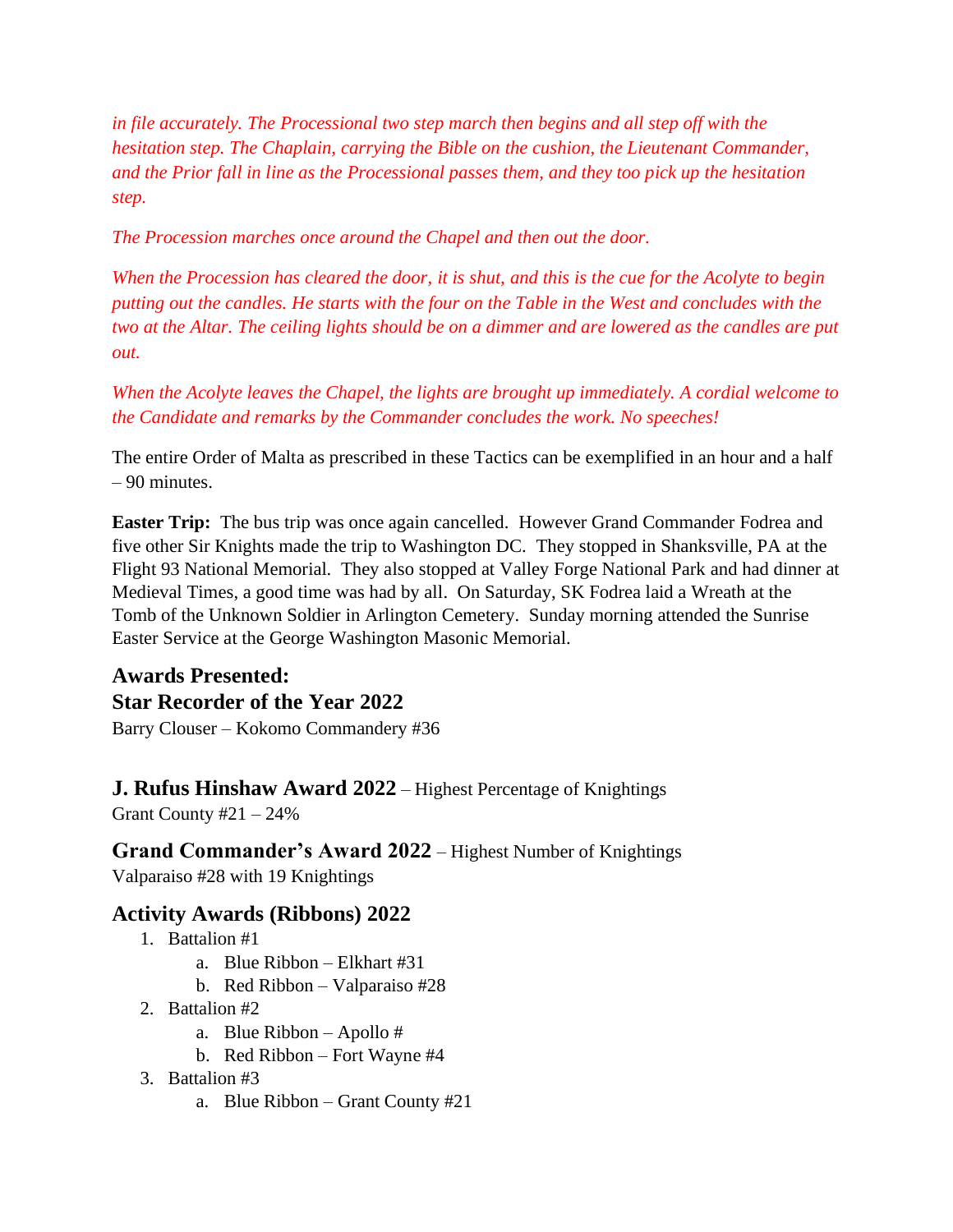- b. Red Ribbon Noblesville #61
- 4. Battalion #4
	- a. Blue Ribbon Crawfordsville #25
	- b. Red Ribbon Frankfort #29
- 5. Battalion #5
	- a. Blue Ribbon Prather #62
	- b. Red Ribbon Wm. G. Bray #65
- 6. Battalion #6
	- a. Blue Ribbon Baldwin  $# 2$
	- b. Red Ribbon Greenfield #39
- 7. Battalion #7
	- a. Blue Ribbon Bedford #42
	- b. Red Ribbon New Albany #5
- 8. Battalion #8
	- a. Blue Ribbon Wright #64
	- b. Red Ribbon La Valette #15

## **Battalion Guidons 2022 – Highest Ritual Score for Battalion**

- 1. Battalion #1 (927) Valparaiso Commandery #28
- 2. Battalion #2 (1086) Fort Wayne Commandery #4
- 3. Battalion #3 (626) Grant County Commandery #21
- 4. Battalion #4 (568) Frankfort Commandery #29
- 5. Battalion #5 (847) Prather Commandery #62
- 6. Battalion #6 (639) Greenfield Commandery #39
- 7. Battalion #7 (876) Bedford Commandery #42
- 8. Battalion #8 NO SCORES had Battalion Wide Instructional

## **Grand Commandery Guidon 2022 Highest Ritual Score**

Fort Wayne Commandery #4 1086 points

## **Eminent Commander Certificate of Merit 2022**

- Vance Brewer Baldwin #2
- Jan Henline Fort Wayne #4
- Joseph Villarreal LaPorte #12
- Matthew Lowe Terre Haute #16
- James David Apollo #19
- Steve Bates Grant County #21
- Michael Morrison Crawfordsville #25
- Bruce Bush Valparaiso #28
- Michael Insenhower Frankfort #29
- Ronald Ross Elkhart #31
- Steve Barton Greenfield #39
- Mark Elder Noblesville #61
- Matthew Worland Prather #62
- Robert Addington Wm. G. Bray #65

Competitive Drills: The competitive drills were held on Saturday, April 30<sup>th</sup>. The following 3 teams competed in the drills:

(1) Raper #1 - 1st Place Class "C" 822 Points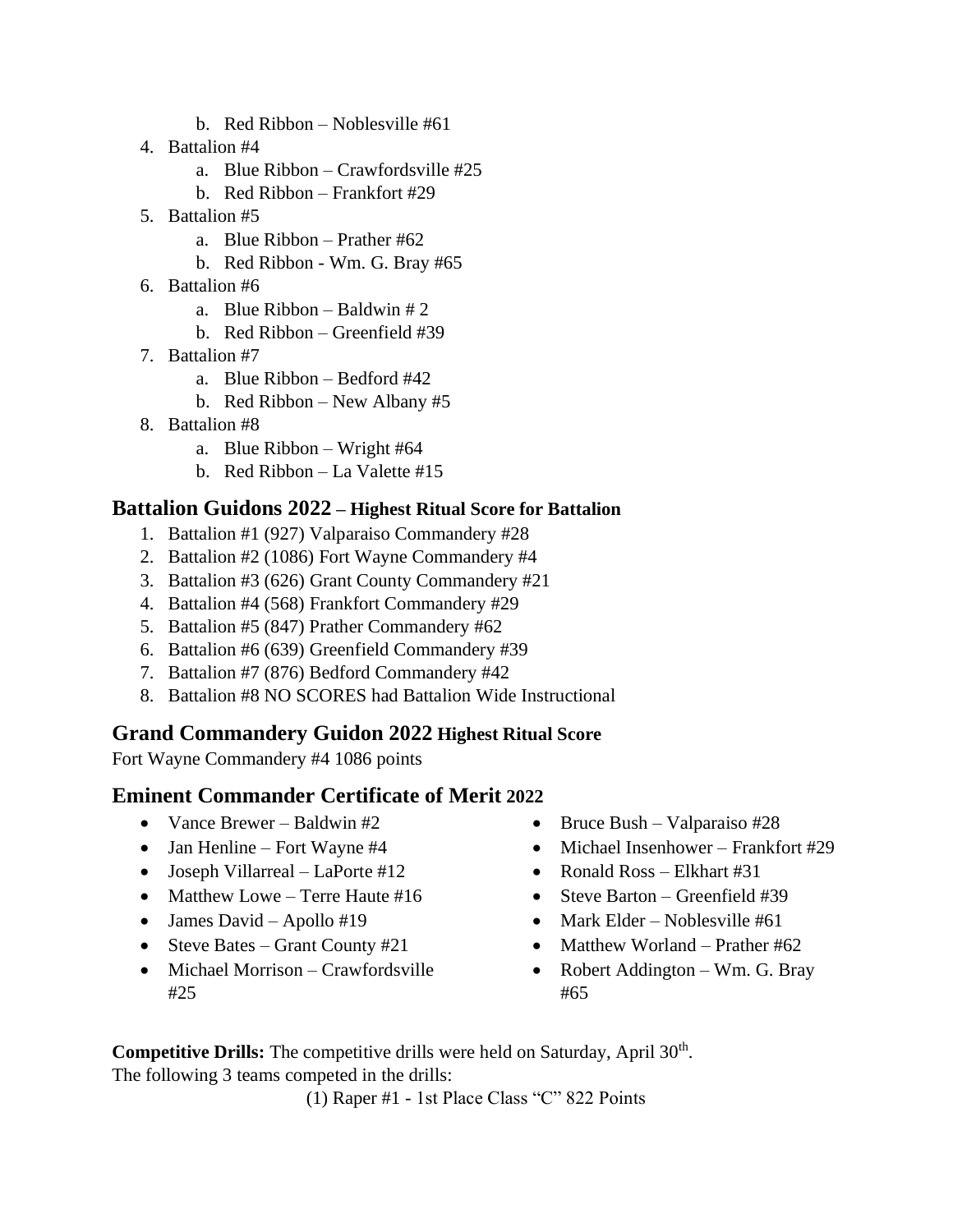$(2)$  Baldwin #2 - 1<sup>st</sup> Place Class "D" 939 Points (3) Greenfield #39 - 2nd Place Class "D" 923 Points

**Pass-in-Review lineup:** There were 8 Commanderies present for the Pass & Review

## **Ritual Award Competition:**

- Ode to the Skull Chris Steel
- Junior Warden Address Jan Henline
- Sword Presentation Greg Huber

**Installation**: The business of the 168<sup>th</sup> Annual Conclave having been completed, the new officers were installed by S.K. Michael Robbins, KCT, PGC, as Installing Officer, S.K. Tony Peterson, KTCH, KCT, GPE as Installing Marshall, S.K. George Ingles, KCT, PGC, PGM as Installing Recorder, S.K. Jack Wallace, KCT, PGC as Installing Prelate.

The Grand Commander then installed the remaining Aides, DBC's and other Administrative Officers.

After remarks and introductions by the new Grand Commander Phillip D. Whisner, he then declared the 168<sup>th</sup> Annual Conclave adjourned.

**The Joint Incoming Banquet** was held on Saturday evening with over 125 Companions, Sir Knights and their Ladies present. An excellent dinner was enjoyed by all. Several presentations were made by each of the Newly Elected Head Officers of the York Rite,

The 169<sup>th</sup> Annual Grand Conclave of the Grand Commandery of Indiana will be held at the Marriot East Hotel in Indianapolis, IN on Tuesday, April 25, 2023.

# **BATTALION STRUCTURE 2022-23**

**Battalion #1 Commander – Scott Sacek** Elkhart - #31 Elbert H. Gary #57

LaPorte #12 Valparaiso #28

> **Battalion #2 Commander – Dominic Hamblin** Huntington #35 Angola #45

Fort Wayne #4 Apollo #19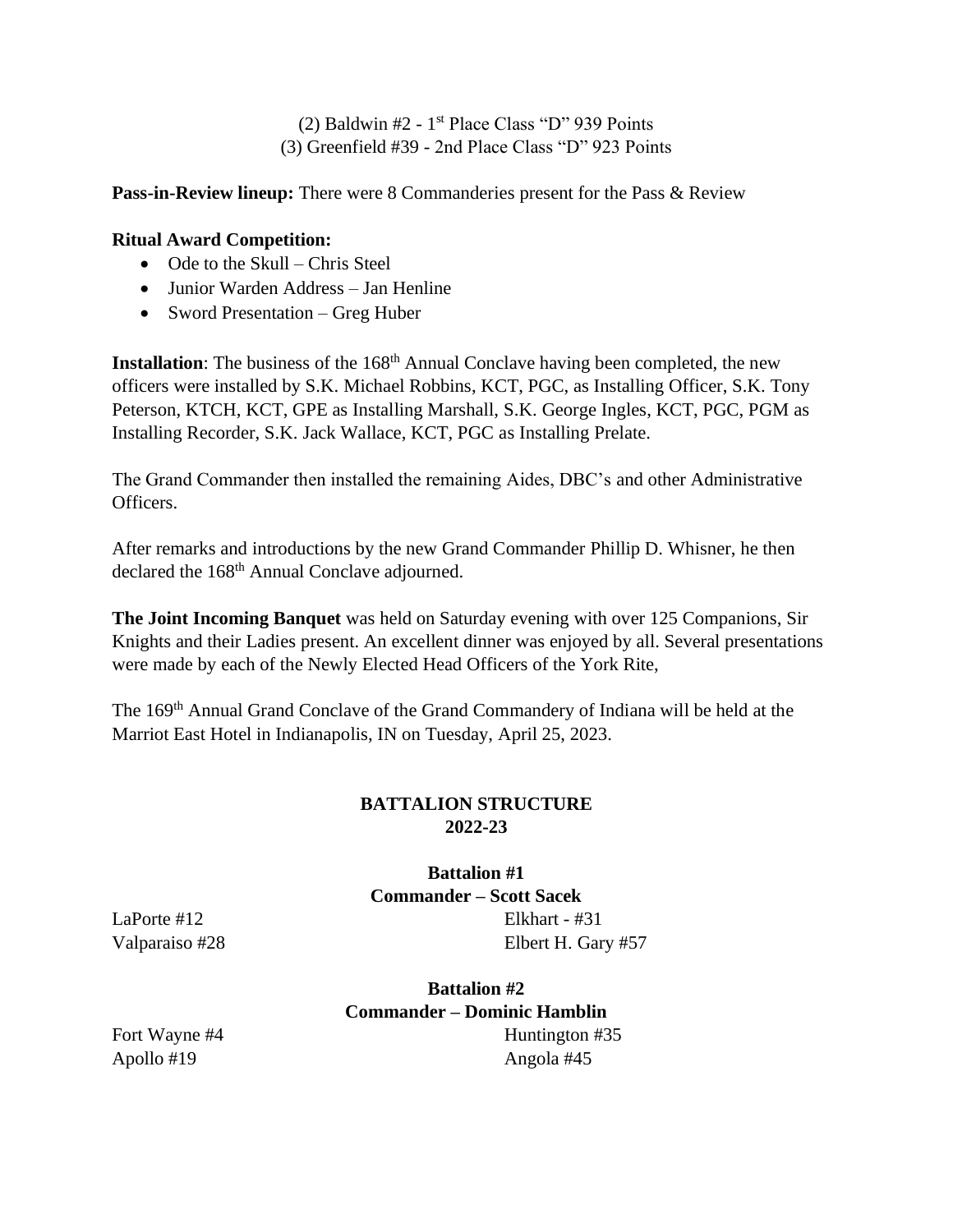# **Battalion #3 Commander – Dathan Reed**

Grant County #21 Anderson #32

Kokomo #31 Noblesville #61

## **Battalion #4 Commander – Joseph Sparks** Crawfordsville #25 Frankfort #29

**Battalion #5 Commander – Randy Darling**  Wm. G. Bray #65 Lackey #67

Greenfield #39 Prather #62

Greencastle #11 Terre Haute #16

> **Battalion #6 Commander – Mark Elder** Richmond #8

Raper #1 Baldwin #2

# **Battalion #7 Commander – Jonathan McCracken**

New Albany #5 Columbus #14

Bedford #42 Bloomington #63

**Battalion #8 Commander – Douglas Patmore** Wright #63 Greene County #68

La Valette #15 Vincennes #20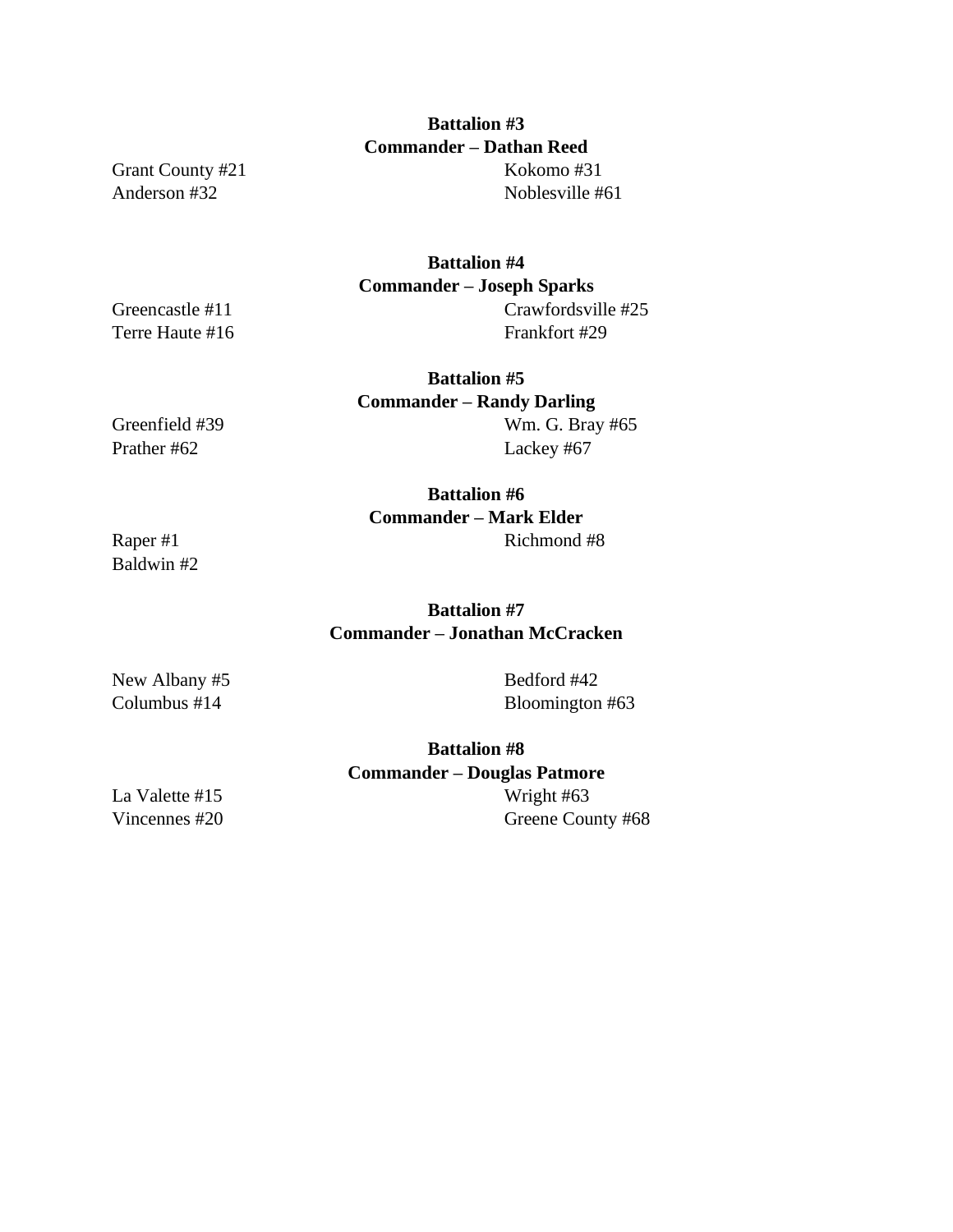## **COMMITTEES 2022-2023**

#### **APPEALS & GRIEVANCES**

Steve Barton, PGC, PDC, KCT -- Chair Larry Brown, PGC, PDC, KCT James Dove, PGC, KC Paul Friend, PGC, KCT

#### **BY-LAWS**

Randall Ellington, VEDGC, GPE -- Chair Randy Darling, GG Joseph Sparks, GCG Edward Fodrea, PGC, KCT, GR

## **COMPETITIVE DRILLS**

William Short, PC -- Chair Randy Darling, GG David Miller II, PC Doug Patmore, GW

## **CREDENTIALS**

Jon McCracken, GJW Appoint as needed

#### **DISPENSATIONS & CHARTERS**

Steve Barton, PGC, PDC, KCT --Chair George Ingles, PGC, PGM, KCT

#### **EASTER SUNRISE TRIP** Tony Peterson, KCT, KTCH, GPE

#### **EDUCATIONAL FOUNDATION**

Randall Ellington, VEDGC, GPE -- Chair James Dove, PGC, KCT Robert Frazier, PGC, KCT, GT Terry Kehrer, PGC, KCT

## **EXECUTIVE COMMITTEE**

Phillip Whisner, REGC, KTCH -- Chair All elected Grand Officers

## **FINANCE/BUDGET**

Mike Robbins, PGC, KCT – Chair (PHIL) Steve Barton, PGC, PGC, KCT (Randal) Ed Fodrea, PGC, KCT, GR (Randy) Robert Frazier, PGC, KCT, GT

#### **GRAND INSPECTOR GENERAL**

Mike Robbins, PGC, KCT, GIG William Short, PC, DGIG Larry Williams, PGC, KCT, DGIG

#### **HOLY LAND PILGRIMAGE**

Archie Smallwood, PGC -- Chair Dan Patterson, GPE Doug Patmore, GW Tony Peterson, KCT, KTCH, GPE

#### **JURISPRUDENCE**

Ed Fodrea, PGC, KCT -- Chair Paul Friend, PGC, KCT Don Olvey, PGC, KCT William Short, PC Ron Simpson, PGC, KCT

## **LARRY KAMINSKY, UD**

EC: Vance Brewer, PC G: Carson Smith, PC, KCT, KCTH CG: John Freeland, PC R: Stephan Kroman, KCT, GPE

## **KT SUPPLEMENT**

Ed Sebring Tony Peterson, KCT, KTCH, GPE

# **LANYARD PROGRAM**

Lawrence Williams, PGC, KCT

## **LEADERSHIP**

Larry Williams, PGC, KCT

## **LONG-RANGE PLANNING**

Randall Ellington, VEDGC, GPE -- Chair Randy Darling, GG Joseph Sparks, GCG, 1 year Larry Williams, PGC, KCT, 1 year Dominic Hamblin, GSW, 2 year Terry Kehrer, 2 year Ed Fodrea, PGC, KCT, GR 3 year Jon McCracken, GJW, 3 year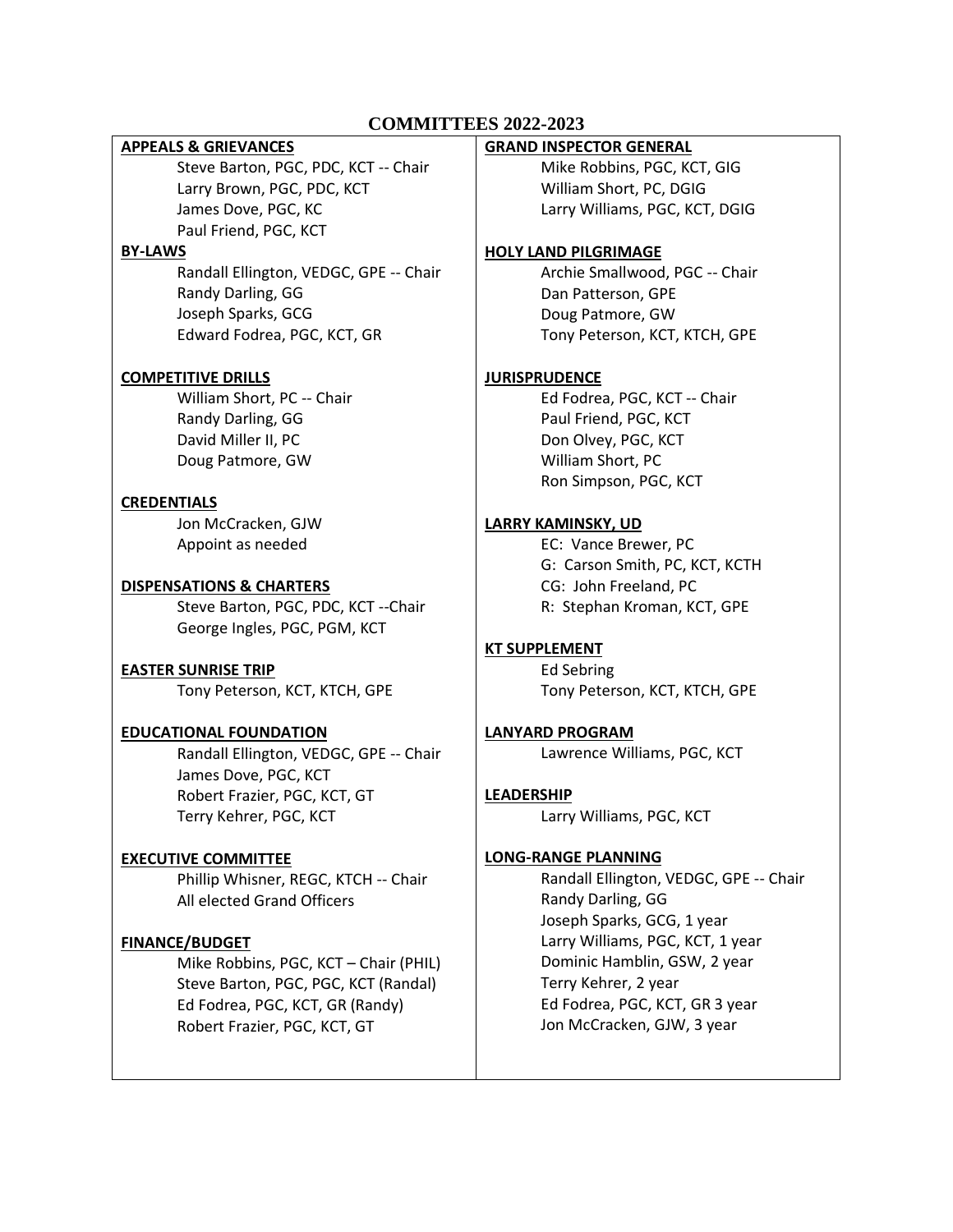# **MASONIC HOME NATIVITY SCENE**

Joseph Sparks, GCG -- Chair Randall Ellington, VEDGC, GPE Dominic Hamblin, GSW

## **MASONIC YOUTH**

Randall Ellington, VEDGC, GPE

#### **MEMBERSHIP**

Tim Brinkmeyer, Chair Mike Bailey (#5) - New Albany Mark Baker (#65) - Mooresville Rick Barton (#63) - Bloomington Steve Bates - (#21) - Gas City Michael Crum (#14) - Columbus Graig Huber (#62) - Indianapolis / Prather Don Lauderman, DBC (#31) - Elkhart William 'Bill' Payton (#11) - Terre Haute Scott Sazack (#28) - Valparaiso Larry Sist (#20) – Vincennes All Battalion Commanders

#### **Nephrology**

Archie Smallwood, PGC David Miller I, GPE Tony Peterson, KCT, KCTH, GPE

## **NEXT CONCLAVE**

Phillip Whisner, REGC, KTCH – Chair Tony Peterson, KCT,KTCH, GPE James Catania, PC Randy Darling, GG Randall Ellington, VEDGC, GPE

## **PATRIOTIC ACTIVITIES**

Mark Elder, GSent

## **PUBLICITY & PUBLIC RELATIONS**

John Bridegroom, PC -- Chair Dominc Hamblin, GSW Joseph Sparks, GCG All Battalion Commanders

## **RITUAL COMPETITION**

Joseph Sparks, GCG -- Chair Ed Fodrea, PGC, KCT, GR Mike Robbins, PGC, KCT

#### **RITUAL & TACTICS**

Randall Ellington, VEDGC, GPE -- Chair Randy Darling, GG William Short, PC Scott Sacek, GSB

#### **STATE KT EYE FOUNDATION**

Larry Williams, PGC, KCT -- Chair Larry Brown, PGC, PDC, KCT George Ingles, PGC, PGM, KCT Terry Kehrer, PGC, KCT Mike Robbins, PGC, KCT

#### **TELLERS**

Don Olvey, PGC, KCT

#### **TEMPLAR EDUCATION**

Randy Darling, GG -- Chair Joseph Sparks, GCG All Battalion Commanders

#### **TEMPLAR UNIFORM**

Willam Short, PC -- Chair Randy Darling, GG Dominic Hamblin, GSW Joseph Sparks, GCG Dathan Reed, GSB

## **TRIENNIAL**

Phillip Whisner, REGC, KTCH -- Chair Randy Ellington, VEDGC, GPE Randy Darling, GG

## **TRUSTEES**

James Dove, PGC, KCT, 1 yr Larry Brown, PGC, PDC, KCT, 2 yr Michael Ritter, PGC, KCT, 3 yr Edward Fodrea, PGC, KCT, GR Robert Frazier, PGC, KCT, GT

#### **UNFINISHED BUSINESS**

Randall Ellington, VEDGC, GPE -- Chair Randy Darling, GG

#### **VISITING SIR KNIGHTS**

Dominic Hamblin, GSW -- Chair All Grand Officers